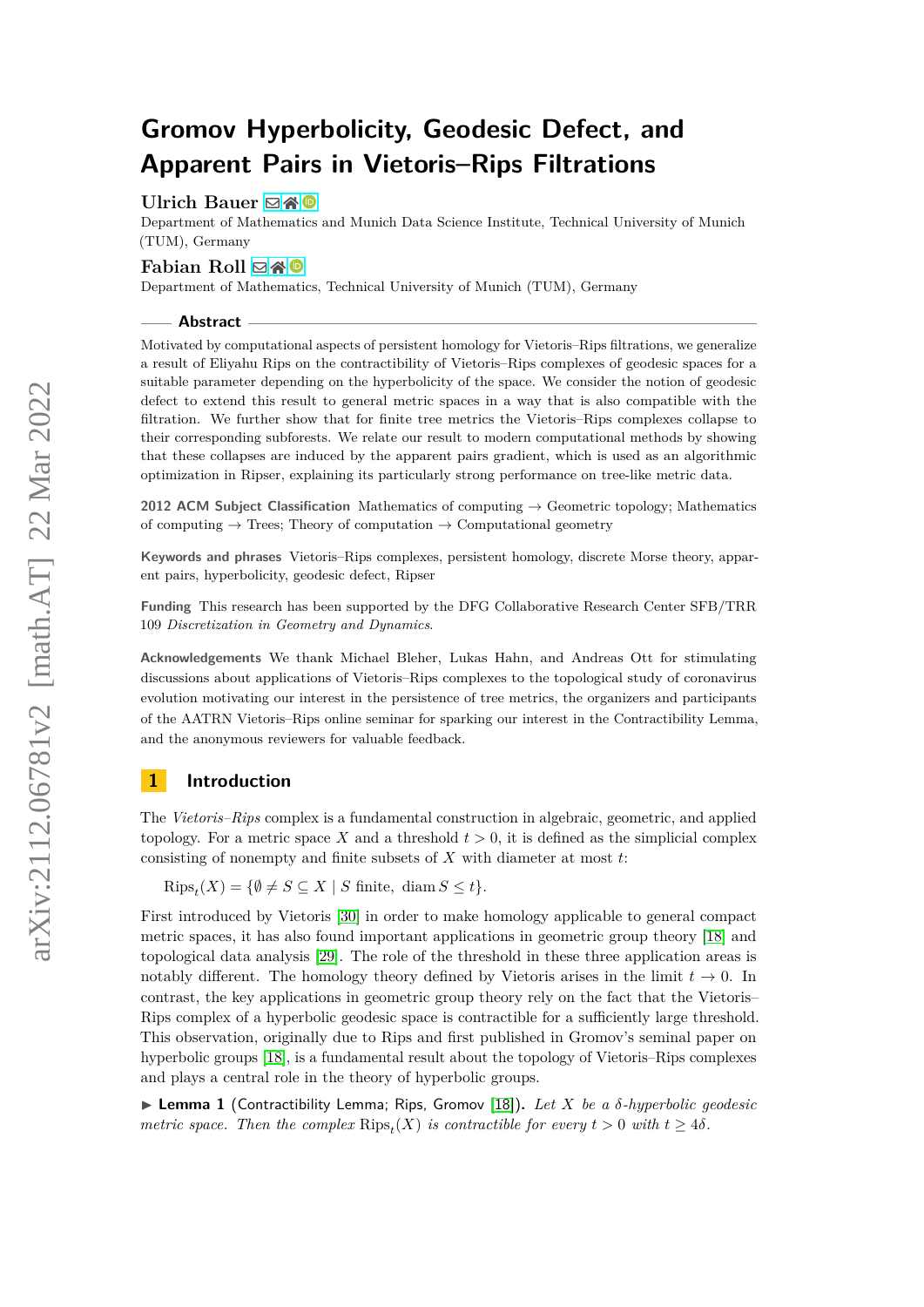Here, a metric space  $(X, d)$  is called *geodesic* if for any two points  $x, y \in X$  there exists an isometric map  $[0, d(x, y)] \rightarrow X$  such that  $0 \rightarrow x$  and  $d(x, y) \rightarrow y$ , and it is called  $\delta$ *-hyperbolic* (in the sense of Gromov [\[18\]](#page-16-0)) for  $\delta > 0$  if for any four points  $w, x, y, z \in X$  we have

<span id="page-1-1"></span>
$$
d(w, x) + d(y, z) \le \max\{d(w, y) + d(x, z), d(w, z) + d(x, y)\} + 2\delta.
$$
\n(1)

Finally, in applications of Vietoris–Rips complexes to topological data analysis, one is typically interested in the *persistent homology* of the entire filtration of complexes for all possible thresholds. A notable difference to the classical applications is that the metric spaces under consideration are typically finite, and in particular not geodesic. This motivates the interest in a meaningful generalization of the Contractibility Lemma to finite metric spaces. Based on the notion of a *discretely geodesic space* defined by Lang [\[24\]](#page-17-2), which is the natural setting for hyperbolic groups, and motivated by techniques used in that paper, we consider the following quantitative geometric property (called *ν-almost geodesic* in [\[10,](#page-16-1) p. 271]).

**▶ Definition 2.** *A metric space X is v*-geodesic *if for all*  $x, y \in X$  *and*  $r, s ≥ 0$  *with*  $r + s = d(x, y)$  *there exists a point*  $z \in X$  *with*  $d(x, z) \leq r + \nu$  *and*  $d(y, z) \leq s + \nu$ *. The* geodesic defect *of*  $X$ *, denoted by*  $\nu(X)$ *, is the infimum over all*  $\nu$  *such that*  $X$  *is*  $\nu$ *-geodesic.* 

Our first main result is a generalization of the Contractibility Lemma that also applies to non-geodesic spaces using the notion of geodesic defect, and further produces collapses that are compatible with the Vietoris–Rips filtration above the collapsibility threshold.

<span id="page-1-0"></span>I **Theorem 3.** *Let X be a finite δ-hyperbolic ν-geodesic metric space. Then there exists a discrete gradient that induces, for every*  $u > t \geq 4\delta + 2\nu$ , a sequence of collapses

 $\text{Rips}_u(X) \searrow \text{Rips}_t(X) \searrow \{*\}.$ 

<span id="page-1-2"></span>**Example 4.** An important special case is given by a finite *tree metric space*  $(V, d)$ , where *V* is the vertex set of a positively weighted tree  $T = (V, E)$ , and where the edge weights are taken as lengths and *d* is the associated path length metric, i.e., for two points  $x, y \in V$  their distance is the infimum total weight of any path starting in *x* and ending in *y*. The geodesic defect is  $\nu(V) = \frac{1}{2} \max_{e \in E} l(e)$ , where  $l(e)$  is the length of the edge *e*. Moreover,  $(V, d)$  is 0-hyperbolic (see [\[15,](#page-16-2) Theorems 3.38 and 3.40] for a characterization of 0-hyperbolic spaces).

This example is of particular relevance in the context of evolutionary biology, where persistent Vietoris–Rips homology has been successfully applied to identify recombinations and recurrent mutations [\[12,](#page-16-3) [26,](#page-17-3) [8\]](#page-16-4). The metrics arising as genetic distances of aligned RNA or DNA sequences are typically very similar to trees, capturing the phylogeny of the evolution. This motivates our interest in the particular case of tree metrics. These metric spaces are known to have acyclic Vietoris–Rips homology in degree *>* 0, and so any homology is an indication of some evolutionarily relevant phenomenon.

Our second main result is a strengthened version of Theorem [3](#page-1-0) for the special case of tree metric spaces that connects the collapses of the Vietoris–Rips filtration to the construction of *apparent pairs*, which play an important role as a computational shortcut in the software Ripser [\[6\]](#page-16-5). This result depends on a particular ordering of the vertices: we say that a total order of *V* is *compatible* with the tree *T* if it extends the unique tree partial order resulting from choosing some arbitrary root vertex as the minimal element.

<span id="page-1-3"></span> $\blacktriangleright$  **Theorem 5.** Let V be a finite tree metric space for a weighted tree  $T = (V, E)$ , whose *vertices are totally ordered in a compatible way. Then the apparent pairs gradient for the lexicographically refined Vietoris–Rips filtration induces a sequence of collapses*

 $\text{Rips}_{u}(V) \searrow \text{Rips}_{t}(V) \searrow T_t$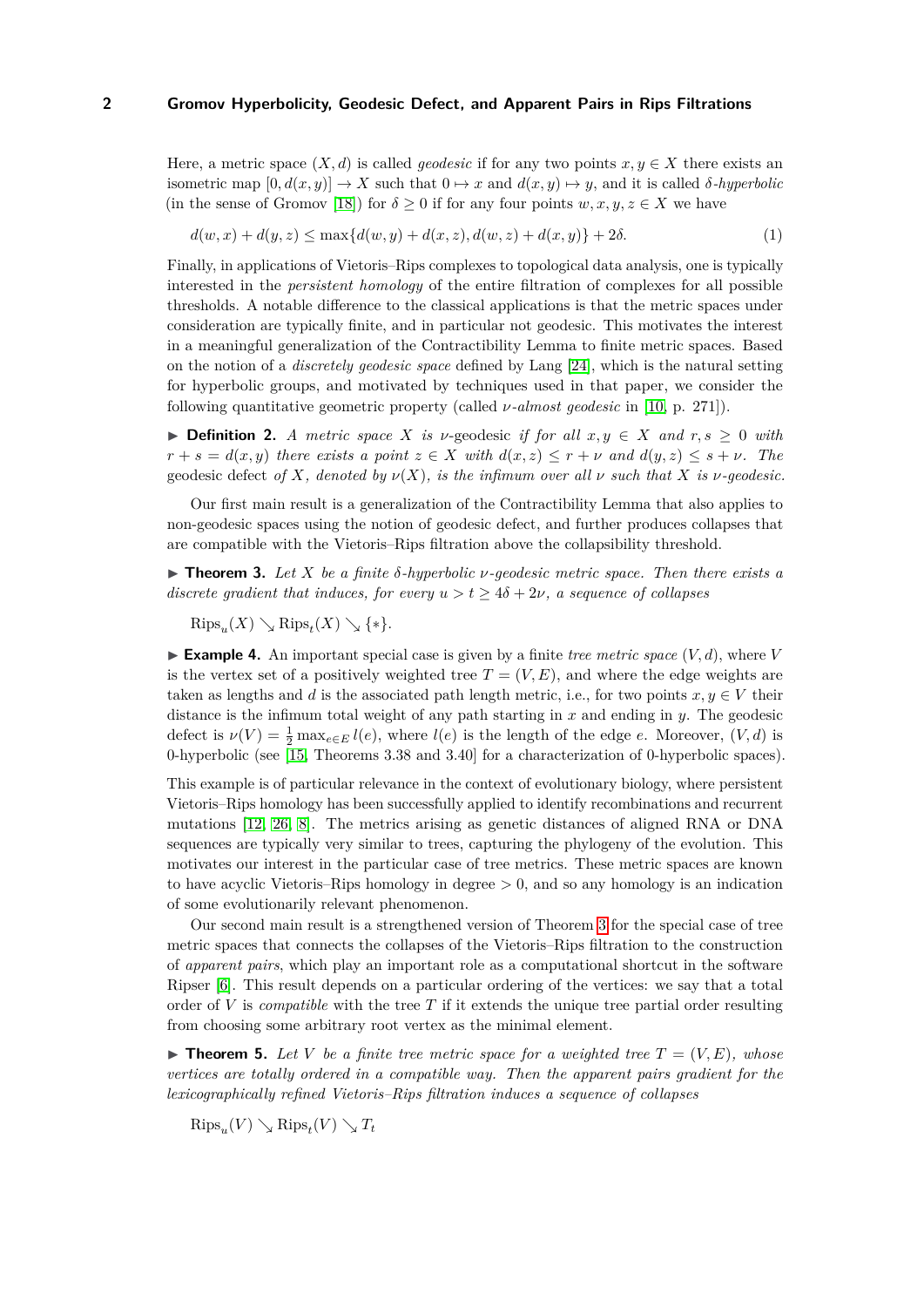*for every*  $u > t > 0$  *such that no edge*  $e \in E$  *has length*  $l(e) \in (t, u]$ *, where*  $T_t$  *is the subforest with vertices V and all edges of E with length at most t. In particular, the persistent homology of the Vietoris–Rips filtration is trivial in degree >* 0*.*

In the special case of trees with unit edge length, the proofs in [\[1,](#page-15-0) Proposition 2.2] and [\[2,](#page-15-1) Proposition 3] are similar in spirit to our proof of Theorem [34,](#page-12-0) which is based on discrete Morse theory. Related results about implications of the geometry of a metric space on the homotopy types of the associated Vietoris–Rips complexes can be found in [\[3,](#page-16-6) [4,](#page-16-7) [25\]](#page-17-4).

 $\triangleright$  Remark 6. Given a vertex order  $\leq$ , the lexicographic order on simplices for the reverse vertex order  $\geq$  coincides with the reverse colexicographic order for the original order  $\leq$ , which is used for computations in Ripser. As a consequence, when the input is a tree metric with the points ordered in reverse order of the distances to some arbitrarily chosen root, then Ripser will identify all non-tree simplices in apparent pairs, requiring not a single column operation to compute its trivial persistent homology. In practice, we observe that on data that is almost tree-like, such as genetic evolution distances, Ripser exhibits exceptionally good computational performance. The results of this paper provide a partial geometric explanation for this behavior and yield a heuristic for preprocessing tree-like data by sorting the points to speed up the computation in such cases. In the application to the study of SARS-CoV-2 described in [\[8\]](#page-16-4), ordering the genome sequences in reverse chronological order, as an approximation of the reverse tree order for the phylogenetic tree, lead to a huge performance improvement, bringing down the computation time for the persistence barcode from a full day to about 2 minutes.

# **2 Preliminaries**

# **2.1 Discrete Morse theory and the apparent pairs gradient**

A *simplicial complex K* on a vertex set Vert *K* is a collection of nonempty finite subsets of Vert *K* such that for any set  $\sigma \in K$  and any nonempty subset  $\rho \subseteq \sigma$  one has  $\rho \in K$ . A set  $\sigma \in K$  is called a *simplex*, and dim  $\sigma = \text{card } \sigma - 1$  is its *dimension*. Moreover,  $\rho$  is said to be a *face of*  $\sigma$  and  $\sigma$  a *coface of*  $\rho$ . If dim  $\rho = \dim \sigma - 1$ , then we call  $\rho$  a *facet of*  $\sigma$  and  $\sigma$  a *cofacet of*  $\rho$ . The *star of*  $\sigma$ , St $\sigma$ , is the set of cofaces of  $\sigma$  in K, and the *closure of*  $\sigma$ , Cl $\sigma$ , is the set of its faces. For a subset  $E \subseteq K$ , we write  $\text{St } E = \bigcup_{e \in E} \text{St } e$ .

Generalizing the ideas of Forman [\[16\]](#page-16-8), a function  $f: K \to \mathbb{R}$  is a *discrete Morse function* [\[7,](#page-16-9) [17\]](#page-16-10) if *f* is monotonic, i.e., for any  $\sigma, \tau \in K$  with  $\sigma \subseteq \tau$  we have  $f(\sigma) \leq f(\tau)$ , and there exists a partition of *K* into intervals  $[\rho, \phi] = {\psi \in K \mid \rho \subseteq \psi \subseteq \phi}$  in the face poset such that  $f(\sigma) = f(\tau)$  for any  $\sigma \subseteq \tau$  if and only if  $\sigma$  and  $\tau$  belong to a common interval in the partition. The collection of *regular* intervals,  $[\rho, \phi]$  with  $\rho \neq \phi$ , is called the *discrete gradient of* f, and any singleton interval  $[\sigma, \sigma]$ , as well as the corresponding simplex  $\sigma$ , is called *critical*.

<span id="page-2-0"></span>▶ **Proposition 7** (Hersh [\[20,](#page-16-11) Lemma 4.1]; Jonsson [\[22,](#page-16-12) Lemma 4.2]). Let K be a finite *simplicial complex, and*  ${K_\alpha}_{\alpha \in A}$  *a set of subcomplexes covering K, each equipped with a discrete gradient*  $V_\alpha$ *, such that for any simplex of*  $K$ 

 $\bullet$  *there is a unique minimal subcomplex*  $K_{\alpha}$  *containing that simplex, and* 

*the simplex is critical for the discrete gradients of all other such subcomplexes.*

*Then the regular intervals in the*  $V_\alpha$  *are disjoint, and their union is a discrete gradient on*  $K$ *.* 

An *elementary collapse*  $K \setminus \{ \sigma, \tau \}$  is the removal of a pair of simplices, where  $\sigma$  is a facet of  $\tau$ , with  $\tau$  the unique proper coface of  $\sigma$ . A collapse  $K \searrow L$  onto a subcomplex L is a sequence of elementary collapses starting in *K* and ending in *L*. An elementary collapse can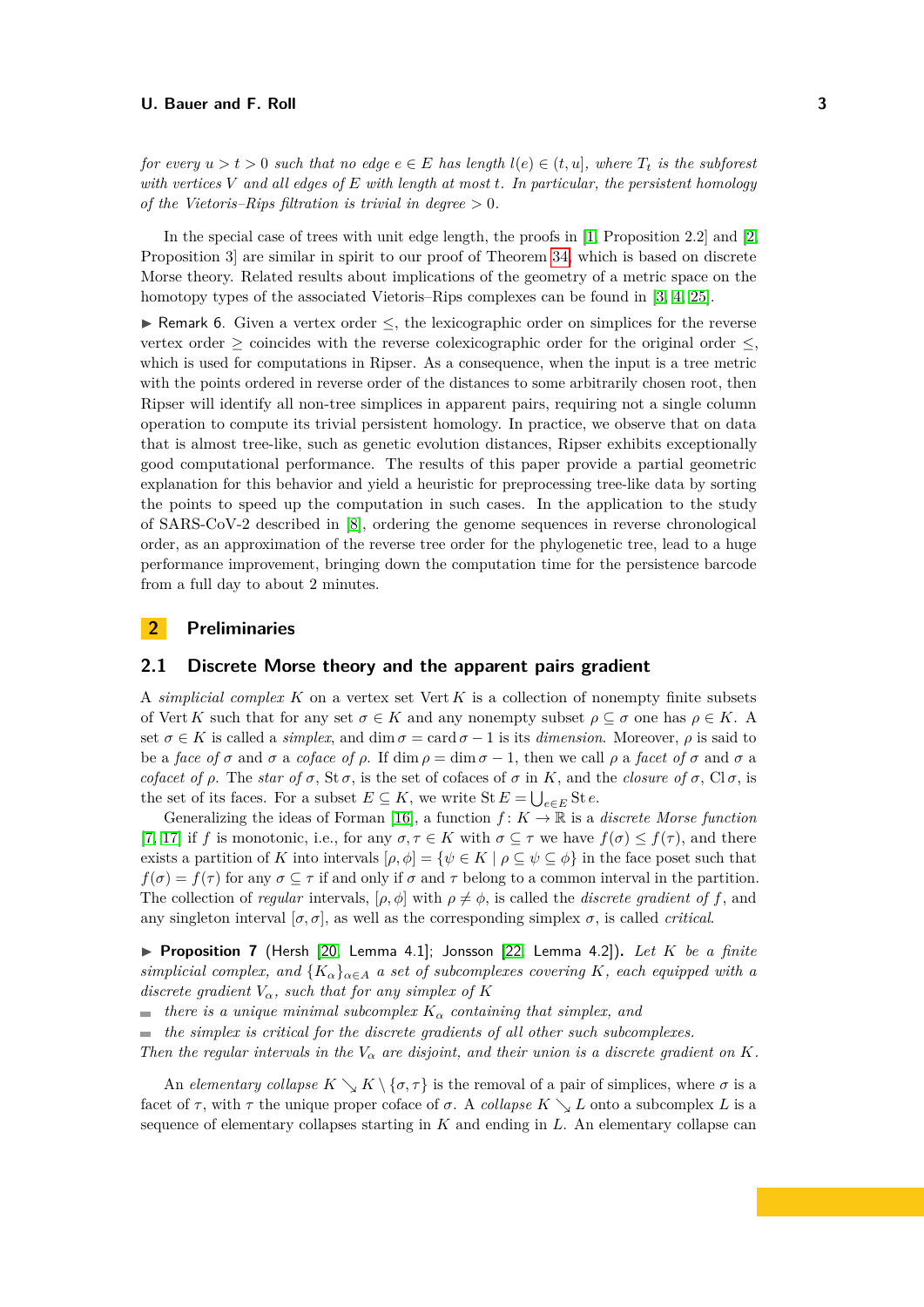be realized continuously by a strong deformation retraction and therefore collapses preserve the homotopy type. A discrete gradient can encode a collapse.

<span id="page-3-0"></span> $\triangleright$  **Proposition 8** (Forman [\[16\]](#page-16-8); see also [\[23,](#page-16-13) Theorem 10.9]). Let K be a finite simplicial *complex and let*  $L \subseteq K$  *be a subcomplex. Assume that*  $V$  *is a discrete gradient on*  $K$  *such that the complement*  $K \setminus L$  *is the union of intervals in V*. Then there exists a collapse  $K \setminus L$ *.* 

Let  $f: K \to \mathbb{R}$  be a monotonic function. Assume that the vertices of K are totally ordered. The *f*-lexicographic order is the total order  $\leq_f$  on *K* given by ordering the simplices  $\blacksquare$  by their value under  $f$ ,

- then by dimension,  $\blacksquare$
- then by the lexicographic order induced by the total vertex order.

We call a pair  $(\sigma, \tau)$  of simplices in *K* a *zero persistence pair* if  $f(\sigma) = f(\tau)$ . An *apparent pair*  $(\sigma, \tau)$  with respect to the *f*-lexicographic order is a pair of simplices in *K* such that  $\sigma$  is the maximal facet of  $\tau$ , and  $\tau$  is the minimal cofacet of  $\sigma$ . The collection of apparent pairs forms a discrete gradient [\[6,](#page-16-5) Lemma 3.5], called the *apparent pairs gradient*.

Assume that *K* is finite and  $f: K \to \mathbb{R}$  a discrete Morse function with discrete gradient *V*. Refine *V* to another discrete gradient

$$
\widetilde{V} = \{ (\psi \setminus \{v\}, \psi \cup \{v\}) \mid \psi \in [\rho, \phi] \in V, v = \min(\phi \setminus \rho) \}
$$

<span id="page-3-1"></span>by doing a minimal vertex refinement on each interval.

► **Lemma 9.** *The zero persistence apparent pairs with respect to the f-lexicographic order are precisely the gradient pairs of*  $V$ *.* 

**Proof.** Let  $(\sigma, \tau)$  be a zero persistence apparent pair. Then  $f(\sigma) = f(\tau)$ , and  $\sigma$  and  $\tau$  are contained in the same regular interval  $I = [\rho, \phi]$  of *V*. Let *v* be the minimal vertex in  $\phi \setminus \rho$ . By assumption, *σ* is the maximal facet of *τ*, and *τ* is the minimal cofacet of *σ*. Hence, *σ* is lexicographically maximal among all facets of  $\tau$  in *I*, and  $\tau$  is lexicographically minimal under all cofacets of  $\sigma$  in *I*. By the assumption that  $(\sigma, \tau)$  forms an apparent pair, we cannot have  $v \in \sigma$ , as otherwise  $\tau \setminus \{v\}$  would be a larger facet of  $\tau$  than  $\sigma$ . Similarly, we cannot have  $v \notin \tau$ , as otherwise  $\sigma \cup \{v\}$  would be a smaller cofacet of  $\sigma$  than  $\tau$ . This means that  $\tau = \sigma \cup \{v\}$  and therefore  $\{\sigma, \tau\} \in V$ .

Conversely, assume that  $\{\sigma, \tau\} \in V$  holds. Consider the interval  $I = [\rho, \phi]$  of V with  $\{\sigma, \tau\} \subseteq I$  and let *v* be the minimal vertex in  $\phi \setminus \rho$ . By construction of  $\widetilde{V}, \sigma = \tau \setminus \{v\}$ is the lexicographically maximal facet of  $\tau$  in *I* and  $\tau = \sigma \cup \{v\}$  is the lexicographically minimal cofacet of  $\sigma$  in *I*. Therefore,  $(\sigma, \tau)$  is a zero persistence apparent pair.

# **2.2 Hyperbolicity and geodesic defect of metric spaces**

In this section, we establish some basic facts about the hyperbolicity and the geodesic defect of metric spaces, such as their stability with respect to the Gromov–Hausdorff distance. While this is already known for the hyperbolicity [\[28\]](#page-17-5), the stability of the geodesic defect, to the best of our knowledge, was not explicitly addressed before. The results shown here are independent of the results in the following sections.

If *X* is *δ*-hyperbolic, then it is also *δ*'-hyperbolic for every  $\delta' \geq \delta$ . With this in mind, it is natural to consider the infimum over all  $\delta$  such that *X* is  $\delta$ -hyperbolic, which is called the *hyperbolicity*  $\delta(X)$  of X. It follows from Equation [\(1\)](#page-1-1) that we have

$$
\delta(X) = \sup_{w,x,y,z \in X} \frac{d(w,x) + d(y,z) - \max\{d(w,y) + d(x,z), d(w,z) + d(x,y)\}}{2},\tag{2}
$$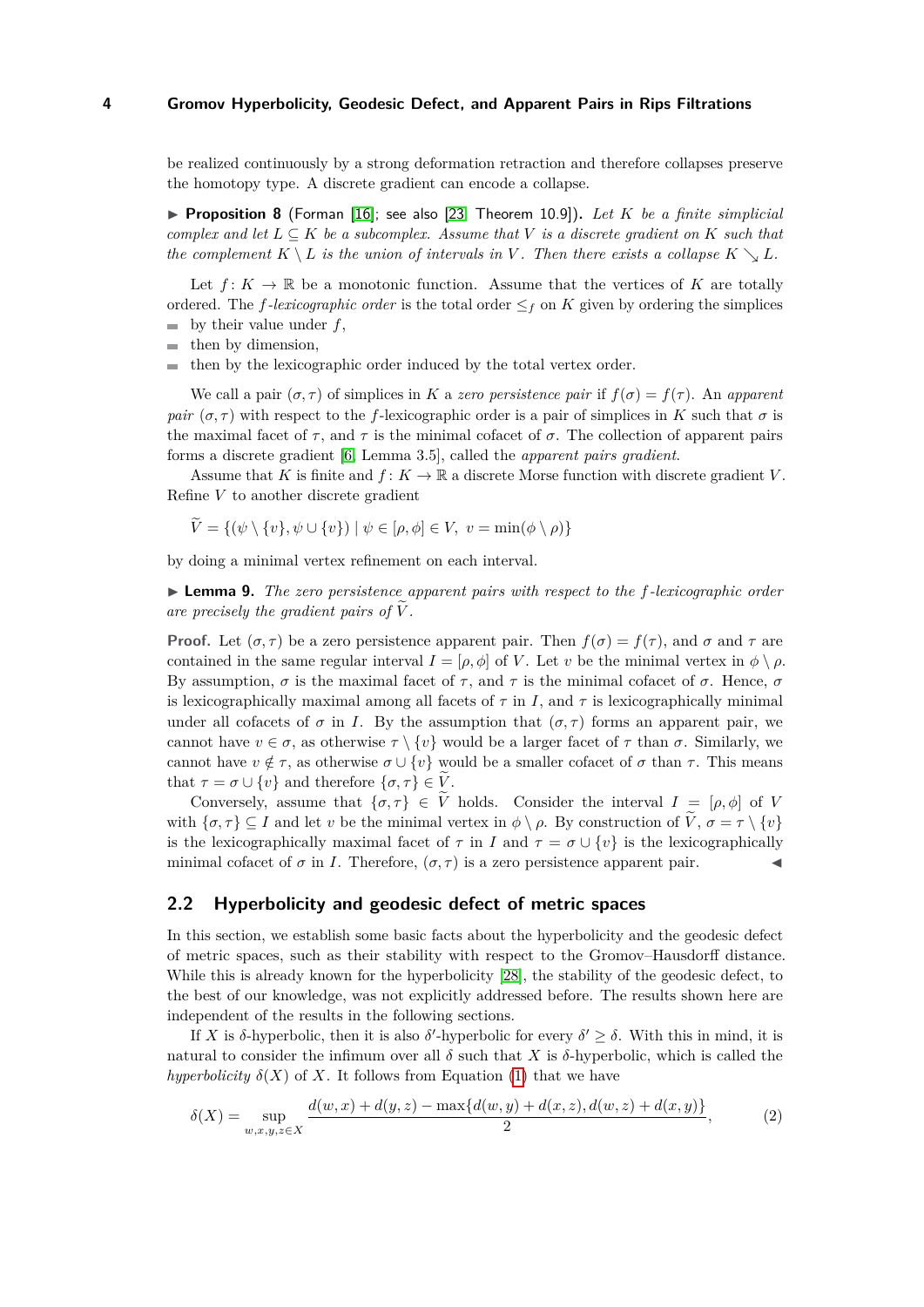and from this equivalent description of the hyperbolicity it can be seen that *X* is indeed  $\delta(X)$ hyperbolic. Moreover, note that every subspace of a *δ*-hyperbolic space is also *δ*-hyperbolic. We now demonstrate that similar spaces have similar hyperbolicity.

A *correspondence C* between two metric spaces *X* and *Y* is a subset  $C \subseteq X \times Y$  such that  $pr_X(C) = X$  and  $pr_Y(C) = Y$ . The *Gromov–Hausdorff distance* between *X* and *Y* is defined as

$$
d_{GH}(X,Y) = \frac{1}{2}
$$
 inf{dis(C) | C correspondence between X and Y},

where  $dis(C) = \sup\{|d_X(x, x') - d_Y(y, y')| \mid (x, y), (x', y') \in C\}$  is the distortion of *C*.

**Proposition 10** (Mémoli et al. [\[28\]](#page-17-5)). Let X and Y be metric spaces and  $s = d_{GH}(X, Y)$ . *If*  $X$  *is*  $\delta$ *-hyperbolic, then*  $Y$  *is* ( $\delta$  + 4*s*)*-hyperbolic. Hence,*  $|\delta(X) - \delta(Y)| \leq 4d_{GH}(X, Y)$ .

We now turn to the geodesic defect. We start by establishing lower and upper bounds on the geodesic defect, relating it to other familiar geometric quantities.

**• Proposition 11.** For any metric space *X* we have  $\nu(X) \geq \frac{1}{2} \inf_{x \neq y} d(x, y)$ .

**Proof.** If *X* is not *ν*-geodesic for any *ν*, then  $\nu(X) = \infty$  and there is nothing to prove. Thus, assume that *X* is *ν*-geodesic. Let  $\epsilon > 0$  be arbitrary and let  $u, w \in X$  be any two points with  $u \neq w$  and  $d(u, w) - \epsilon \leq I := \inf_{x \neq y} d(x, y)$ . Then any other point has distance at least  $d(u, w) - \epsilon$  to *u* and *w*. As *X* is *v*-geodesic, there exists a point  $z \in X$  with  $d(u, z) \leq \frac{1}{2}d(u, w) + \nu$  and  $d(w, z) \leq \frac{1}{2}d(u, w) + \nu$ . If  $z = w$ , then the first inequality implies  $\frac{1}{2}I \leq \frac{1}{2}d(u, w) \leq \nu$  and hence  $\frac{1}{2}I \leq \nu(X)$ , because  $\nu(X)$  is the infimum over all  $\nu$  such that *X* is *ν*-geodesic. If  $z \neq w$ , then

$$
d(u, w) - \epsilon \le I \le d(w, z) \le \frac{1}{2}d(u, w) + \nu
$$

and therefore  $\frac{1}{2}I - \epsilon \leq \frac{1}{2}d(u, w) - \epsilon \leq \nu$ . Letting  $\epsilon$  tend to zero implies  $\frac{1}{2}I \leq \nu$  and hence  $\frac{1}{2}I \leq \nu(\overline{X})$ , because  $\nu(X)$  is the infimum over all  $\nu$  such that *X* is  $\nu$ -geodesic.

A metric subset  $X \subseteq Y$  is *r*-dense if for every  $y \in Y$  there exists  $x \in X$  with  $d(y, x) \leq r$ . The following proposition proves an upper bound on the geodesic defect for *r*-dense subsets of a geodesic space. A partial converse for *δ*-hyperbolic spaces is given by Proposition [18.](#page-6-0)

<span id="page-4-0"></span>**Proposition 12.** Let  $X$  be an  $r$ -dense subset of a geodesic metric space  $Y$ . Then  $X$ *is r-geodesic.* In particular,  $\nu(X) \leq r$ .

**Proof.** Let  $x, y \in X$  be any two points and let  $t, s \ge 0$  be with  $t + s = d(x, y)$ . Choose an isometric embedding  $\gamma$ :  $[0, d(x, y)] \rightarrow Y$  with  $\gamma(0) = x$  and  $\gamma(d(x, y)) = y$ . As X is *r*-dense, there exists a point  $z \in X$  with  $d(\gamma(t), z) \leq r$ . By the triangle inequality, we get  $d(x, z) \leq d(\gamma(0), \gamma(t)) + d(\gamma(t), z) \leq t + r$  and similarly  $d(y, z) \leq s + r$ . This proves that *X* is *r*-geodesic. J

A 0-geodesic space is also called *metrically convex* [\[14\]](#page-16-14). If *X* is a geodesic space, then its geodesic defect is zero, but the converse is not always true. In fact, for any *length space* [\[11\]](#page-16-15), i.e., a metric space where the distance between two points is the infimum of lengths of paths connecting them, the geodesic defect is zero. It is worth noting that a complete metric space is a length space if and only if its geodesic defect is zero, and it is a geodesic space if and only if it is 0-geodesic [\[11,](#page-16-15) Section 2.4]. The punctured unit disk in  $\mathbb{R}^2$  is an example for a space that has geodesic defect 0 but that is not 0-geodesic. However, we have the following.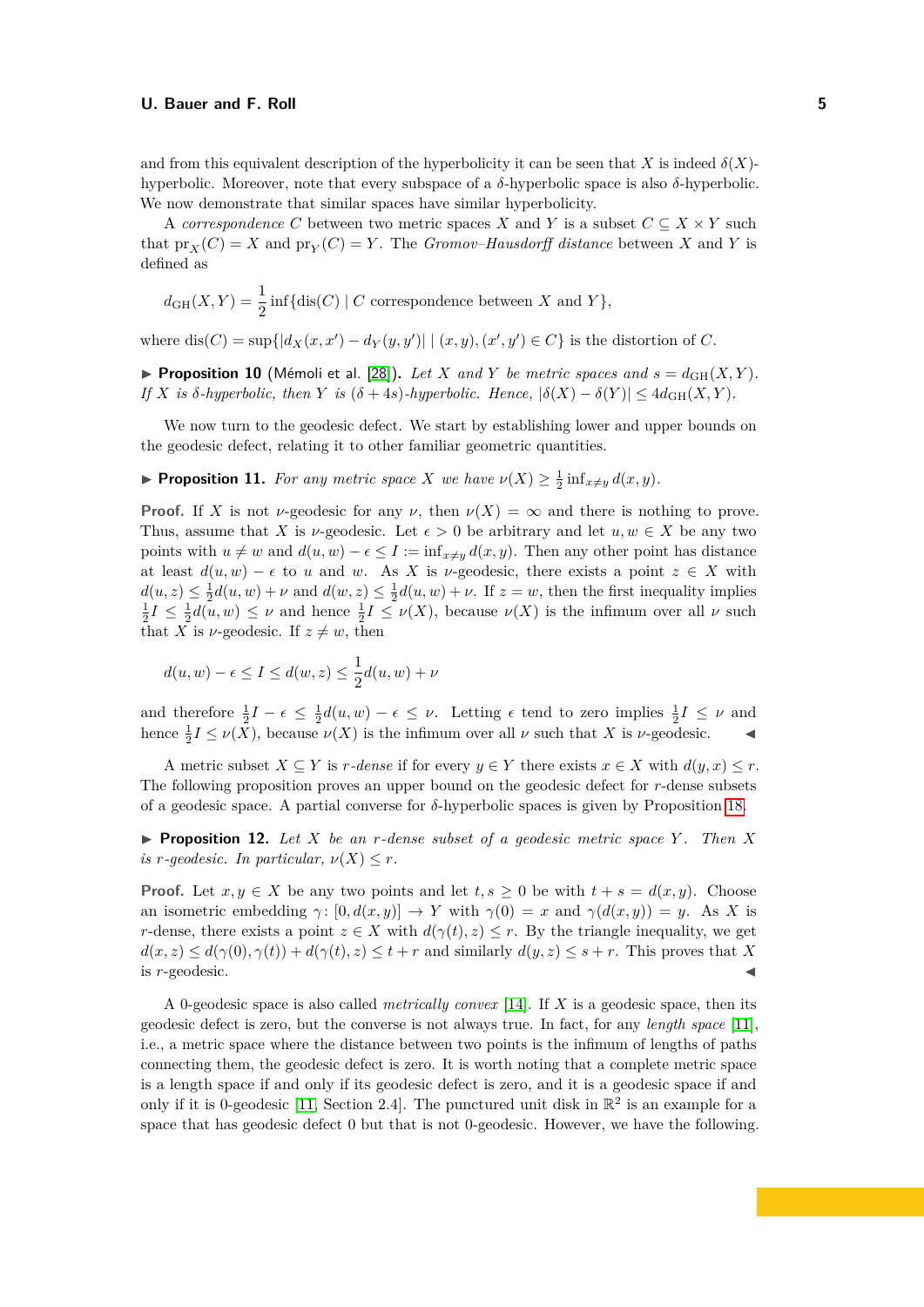$\triangleright$  **Lemma 13.** Let X be a proper metric space, i.e., assume that every closed metric ball is *compact.* Then  $X$  *is*  $\nu(X)$ -geodesic.

**Proof.** Let  $x, y \in X$  be two points and  $r, s \ge 0$  with  $r + s = d(x, y)$ . For every natural number  $n \in \mathbb{N}$  the space *X* is  $\nu_n$ -geodesic, where  $\nu_n = \nu(X) + \frac{1}{n}$ , and hence there exists a point  $z_n \in X$  with  $d(x, z_n) \leq r + \nu_n$  and  $d(y, z_n) \leq s + \nu_n$ . This sequence is contained in the closed ball of radius  $r + \nu(X) + 1$  centered at x, which is compact by assumption. Hence, there exists a convergent subsequence  $z_{n_k} \to z$ . The limit point  $z \in X$  satisfies  $d(x, z) \leq r + \nu(X)$ and  $d(y, z) \leq s + \nu(X)$ . Therefore, *X* is  $\nu(X)$ -geodesic.

We now show that the geodesic defect, like the hyperbolicity, is a Gromov–Hausdorff stable quantity.

**Proposition 14.** Let X and Y be metric spaces and  $s > d_{GH}(X, Y)$ . If X is *v*-geodesic, *then Y is* ( $\nu$  + 3*s*)*-geodesic. Hence,*  $|\nu(X) - \nu(Y)| \leq 3d_{GH}(X, Y)$ .

**Proof.** Let *C* be a correspondence between *X* and *Y* with dis  $C \leq 2s$ . Furthermore, let  $y, y' \in Y$  be any two points, and let  $r, t \geq 0$  be such that  $r + t = d(y, y')$ . Choose two corresponding points  $x, x' \in X$ , with  $(x, y), (x', y') \in C$ . For  $u = r + \text{dis } C/2$  and  $w = t + \text{dis } C/2$ , we have  $u + w \geq d(x, x')$ . As *X* is *v*-geodesic, there exists a point  $z \in X$ such that  $d(x, z) \leq u + \nu$  and  $d(x', z) \leq w + \nu$ . We can choose a corresponding point  $p \in Y$ , with  $(z, p) \in C$ . For this point, we get

$$
d(y, p) \le d(x, z) + \text{dis } C \le (u + \nu) + 2s = (r + \text{dis } C/2) + \nu + 2s \le r + \nu + 3s
$$

and similarly  $d(y', p) \le t + \nu + 3s$ . Thus *Y* is  $(\nu + 3s)$ -geodesic.

If X is an *r*-dense subset of a geodesic space Y, then  $d_{GH}(X, Y) \leq r$ , and the above proposition implies that *X* is (3*s*)-geodesic for every  $s > r$ . In particular,  $\nu(X) \leq 3r$ . Note however that in this case Proposition [12](#page-4-0) gives the stronger bound  $\nu(X) \leq r$ .

The persistent homology of the Vietoris–Rips filtration is commonly used in topological data analysis as a stable multi-scale signature of a finite metric space. For length spaces, it is known that all structure maps in the first persistent homology of the Vietoris–Rips filtration are surjective [\[13,](#page-16-16) Corollary 6.2]. This statement generalizes to arbitrary metric spaces using the geodesic defect as follows.

**Proposition 15.** Let X be a *v*-geodesic metric space. Then for every  $2\nu < t < u$  the *canonical map*  $H_1(\text{Rips}_t(X)) \to H_1(\text{Rips}_u(X))$  *is surjective.* 

**Proof.** Let  $\{x, y\} \in \text{Rips}_u(X)$  be an edge with length  $d(x, y) = u$ . As X is *v*-geodesic, there exists a point  $z \in X$  with  $d(x, z) \leq \frac{1}{2}u + \nu$  and  $d(y, z) \leq \frac{1}{2}u + \nu$ . By assumption, we have  $\frac{1}{2}u+\nu=\frac{1}{2}u+\frac{1}{2}t-(\frac{1}{2}t-\nu), where  $l=(\frac{1}{2}t-\nu)$ . Hence, the simplex  $\{z,x,y\}$  is contained$ in  $\text{Rips}_u(X)$  and the simplicial chain  $[x, y]$  is homologous to  $[z, y] - [z, x] \in C_1(\text{Rips}_{u-l}(X)).$ As every simplicial chain in  $C_1(\text{Rips}_u(X))$  is a finite sum of edges and  $l > 0$  is a constant, it follows that finitely many reapplications of the argument above yields that this chain is homologous to a chain in  $C_1(\text{Rips}_t(X))$ , proving the claim.

## **2.3 Rips' Contractibility Lemma via the injective hull**

In this section, we recall some known facts about embeddings of metric spaces into their injective hull. We adapt these results using the geodesic defect to prove a version of the Contractibility Lemma for finite *δ*-hyperbolic *ν*-geodesic metric spaces, following [\[27\]](#page-17-6).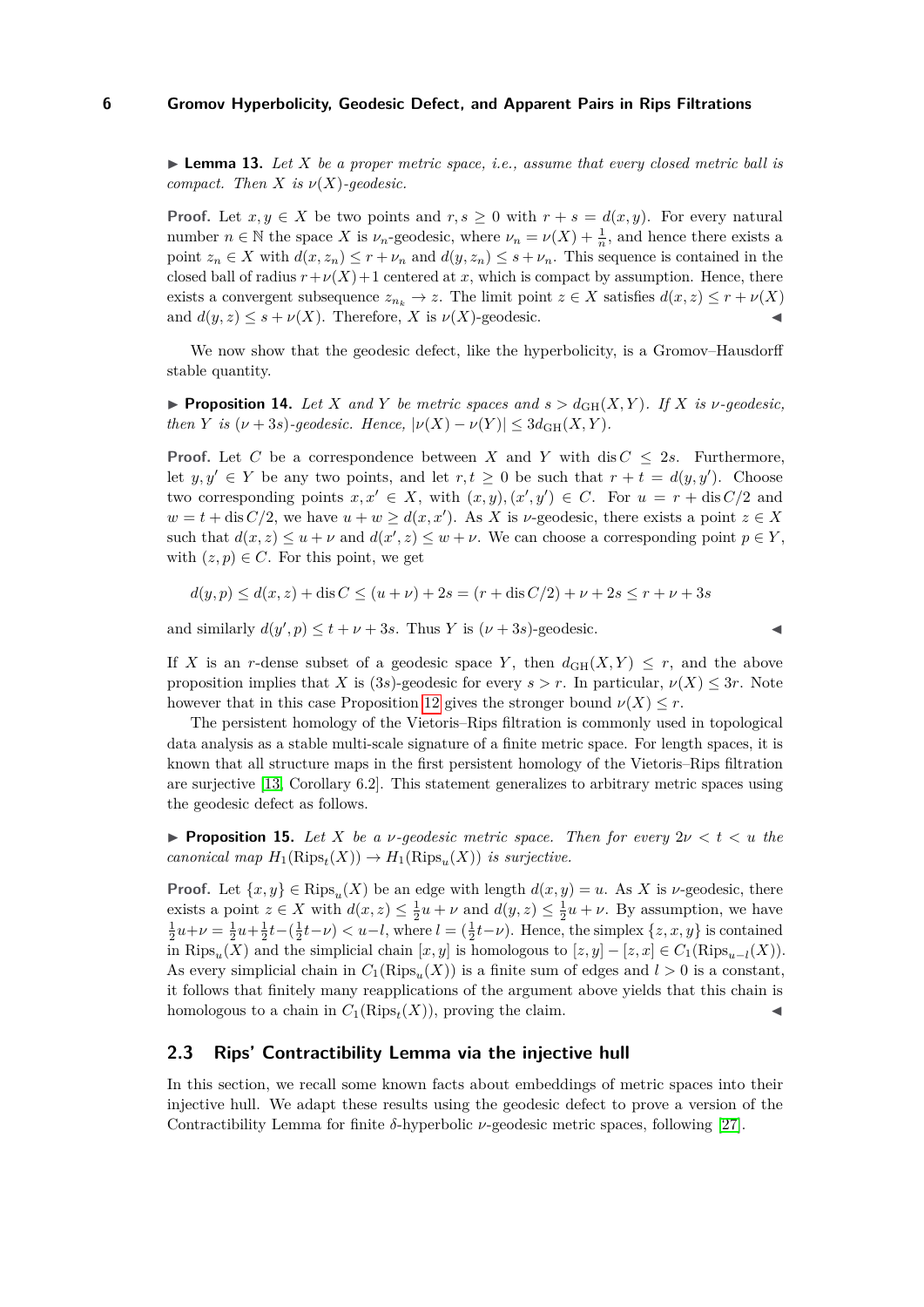Let *Y* be a metric space. The *Čech complex* of a subspace  $X \subseteq Y$  for radius  $r > 0$  is the nerve of the collection of closed balls in *Y* with radius *r* centered at points in *X*:

$$
\check{\mathrm{C}}\mathrm{ech}_r(X,Y) = \{ \emptyset \neq S \subseteq X \mid S \text{ finite}, \bigcap_{x \in S} D_r(x) \neq \emptyset \},\
$$

where  $D_r(x) = \{y \in Y \mid d(x, y) \leq r\}$  denotes the closed ball in *Y* of radius *r* centered at *x*.

A metric space is *hyperconvex* [\[14\]](#page-16-14) if it is geodesic and if any collection of closed balls has the Helly property, i.e., if any two of these balls have a nonempty intersection, then all balls have a nonempty intersection. The following lemma is a direct consequence of this definition.

<span id="page-6-1"></span>► **Lemma 16.** *If*  $Y$  *is hyperconvex and*  $X \subseteq Y$  *is a subspace, then*  $\text{Čech}_r(X, Y) = \text{Rips}_{2r}(X)$ *.* 

Let X be a metric space. We describe its *injective hull*  $E(X)$ , following Lang [\[24\]](#page-17-2). A function  $f: X \to \mathbb{R}$  with  $f(x) + f(y) \geq d(x, y)$  for all  $x, y \in X$  is *extremal* if  $f(x) =$  $\sup_{y \in X} (d(x, y) - f(y))$  for every  $x \in X$ . The difference between any two extremal functions turns out to be bounded, and so we can equip the set  $E(X)$  of extremal functions with the metric induced by the supremum norm, i.e.,  $d(f, g) = \sup_{x \in X} |f(x) - g(x)|$ . We define an isometric embedding  $e: X \to E(X)$  by  $y \mapsto d_y$ , where  $d_y(x) = d(y, x)$ .

<span id="page-6-2"></span>**F** Remark 17.  $E(X)$  is a hyperconvex space. In particular,  $E(X)$  is contractible, and nonempty intersections of closed metric balls are contractible [\[24,](#page-17-2) [21\]](#page-16-17). Moreover, nonempty intersections of open metric balls are also contractible [\[27,](#page-17-6) Proposition 2.8 and Lemma 2.15].

The following theorem is essentially due to Lang [\[24\]](#page-17-2). Originally, it has been stated for a special case, but the proof applies verbatim to the below statement involving the geodesic defect, which indeed provided the motivation for our definition. Note that the definition of *δ*-hyperbolic used in [\[24\]](#page-17-2) differs from the one used here by a factor of 2.

<span id="page-6-0"></span>**Proposition 18** (Lang [\[24,](#page-17-2) Proposition 1.3]). Let X be a  $\delta$ -hyperbolic *v*-geodesic metric *space. Then the injective hull*  $E(X)$  *is*  $\delta$ *-hyperbolic, and every point in*  $E(X)$  *has distance at most*  $2\delta + \nu$  *to*  $e(X)$ *.* 

Now we prove a generalization of the Contractibility Lemma using the injective hull analogously to the proof for geodesic spaces in [\[27,](#page-17-6) Corollary 8.4].

**Figure 19.** *Let X be a finite*  $\delta$ *-hyperbolic v*-geodesic metric space. Then the com*plex*  $\text{Rips}_{t}(X)$  *is contractible for every*  $t \geq 4\delta + 2\nu$ *.* 

**Proof.** By Proposition [18,](#page-6-0) we know that for  $r > \frac{t}{2} \geq 2\delta + \nu$  the collection of open balls with radius *r* centered at the points in  $e(X)$  covers  $E(X)$ . By finiteness of X, there exists an  $r > \frac{t}{2}$  such that the nerve of this cover is isomorphic to  $\text{Čech}_{\frac{t}{2}}(e(X), E(X))$ . As *e* is an isometric embedding, Lemma [16,](#page-6-1) Remark [17,](#page-6-2) and the Nerve Theorem [\[19,](#page-16-18) Section 4.G] imply

$$
\text{Rips}_t(X) = \text{Rips}_t(e(X)) = \text{Čech}_{\frac{t}{2}}(e(X), E(X)) \simeq E(X) \simeq \ast.
$$

# **3 Filtered collapsibility of Vietoris–Rips complexes**

<span id="page-6-3"></span>In this section, we revisit the original proof of the Contractibility Lemma in [\[18\]](#page-16-0), adapted to the language of discrete Morse theory [\[16\]](#page-16-8). Focusing on the finite case, which also constitutes the key part of the original proof, we extend the statement beyond geodesic spaces using the geodesic defect, strengthen the assertion of contractibility to collapsibility, and further extend the result to become compatible with the Vietoris–Rips filtration.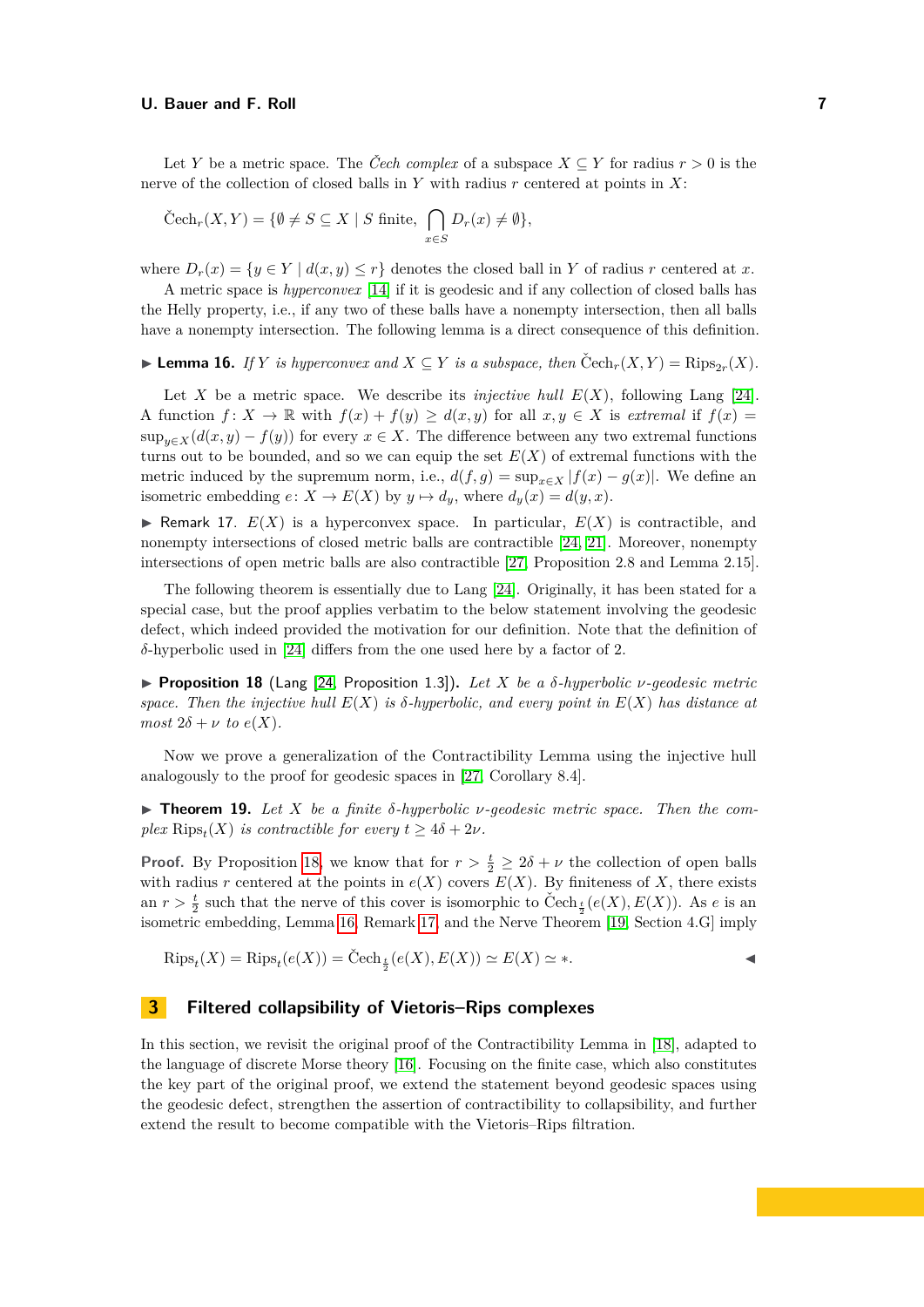I **Theorem 20.** *Let X be a finite δ-hyperbolic ν-geodesic metric space. Then for every*  $t \geq 4\delta + 2\nu$  *there exists a discrete gradient that induces a collapse*  $Rips_t(X) \searrow$   $\{*\}$ *.* 

**Proof.** Without loss of generality, assume that  $\delta > 0$ ; if X is 0-hyperbolic, then it is also  $\epsilon$ -hyperbolic for any  $\epsilon > 0$ , and for sufficiently small  $\epsilon > 0$  we have  $Rips_{4\epsilon+2\nu}(X) = Rips_{2\nu}(X)$ .

Choose a reference point  $p \in X$  and order the points according to their distance to  $p$ , choosing a total order  $p = x_1 < \cdots < x_n$  on *X* such that  $x_i < x_j$  implies  $d(x_i, p) \leq d(x_j, p)$ . Let  $t \geq 4\delta + 2\nu$  and consider the filtration

$$
\{p\} = K_1 \subseteq \cdots \subseteq K_n = \text{Rips}_t(X),
$$

where  $K_i = \text{Rips}_t(X_i)$  for  $X_i := \{x_1, \ldots, x_i\}$ . We prove that for  $i \in \{2, \ldots, n\}$  there exists a discrete gradient  $V_i$  on  $K_i$  inducing a collapse  $K_i \searrow K_{i-1}$ .

First assume  $d(x_i, p) < t$ . Then for any vertex  $x_k$  of  $K_i$  we have  $k \leq i$  and  $d(x_k, p) \leq$  $d(x_i, p) < t$ , so  $K_i$  is a simplicial cone with apex *p*. Pairing the simplices containing *p* with those not containing *p*, we obtain a discrete gradient inducing a collapse  $K_i \searrow K_{i-1}$ :

$$
V_i = \{ (\sigma \setminus \{p\}, \sigma \cup \{p\}) \mid \sigma \in K_i \setminus K_{i-1} \}.
$$

Now assume  $d(x_i, p) \geq t$ . We show that there exists a point  $z \in X_{i-1}$  such that for every simplex  $\sigma \in K_i \setminus K_{i-1}$ , the union  $\sigma \cup \{z\}$  is also a simplex in  $K_i \setminus K_{i-1}$ . To this end, we show that any vertex *y* of  $\sigma$  has distance  $d(y, z) \leq t$  to *z*. For  $r = d(x_i, p) - 2\delta - \nu$  and  $s = 2\delta + \nu$  we have  $r + s = d(x_i, p)$ , and therefore, by the assumption that *X* is a *v*-geodesic space, there exists a point  $z \in X$  with  $d(z, p) \le r + \nu = d(x_i, p) - 2\delta$ , implying  $z < x_i$ , and  $d(z, x_i) \leq s + \nu = 2\delta + 2\nu$ . By assumption  $t > 4\delta + 2\nu$ , and thus we get  $d(z, x_i) \leq t - 2\delta$ . Note that  $y \in X_i$  implies  $d(y, p) \leq d(x_i, p)$ , and  $y, x_i \in \sigma$  implies  $d(y, x_i) \leq d$ iam  $\sigma \leq t$ . The four-point condition [\(1\)](#page-1-1) now yields

<span id="page-7-0"></span>
$$
d(y, z) \le \max\{d(y, x_i) + d(z, p), d(y, p) + d(z, x_i)\} + 2\delta - d(x_i, p)
$$
  
=  $\max\{d(y, x_i) + d(z, p) - d(x_i, p), d(y, p) - d(x_i, p) + d(z, x_i)\} + 2\delta \le t.$  (3)  
 $\le t$  (3)

Similarly to the above, pairing the simplices containing  $z$  with those not containing  $z$  yields a discrete gradient inducing a collapse  $K_i \searrow K_{i-1}$ :

$$
V_i = \{ (\sigma \setminus \{z\}, \sigma \cup \{z\}) \mid \sigma \in K_i \setminus K_{i-1} \}.
$$

Finally, by Proposition [7,](#page-2-0) the union  $V = \bigcup_i V_i$  is a discrete gradient on  $\text{Rips}_t(X)$  and by Proposition [8](#page-3-0) it induces a collapse  $\text{Rips}_t(X) \searrow \{p\}.$ 

<span id="page-7-1"></span> $\triangleright$  Remark 21. For a simplicial complex *K*, a particular type of simplicial collapse called an *elementary strong collapse* from *K* to  $K \setminus St v$  is defined in [\[5\]](#page-16-19) for the case where the link of the vertex *v* is a simplicial cone. The proof of Theorem [20](#page-6-3) actually shows that for  $t \geq 4\delta + 2\nu$ there exists a sequence of elementary strong collapses from  $Rips_t(X)$  to  $\{*\}$ .

We can now extend the proof strategy of Theorem [20](#page-6-3) to obtain a filtration-compatible strengthening of the Contractibility Lemma.

**Proof of Theorem [3.](#page-1-0)** As in the proof of Theorem [20,](#page-6-3) we can assume that  $\delta > 0$ , and order the points in *X* according to their distance to a chosen reference point  $p = x_1 < \cdots < x_n$ .

As *X* is finite, we can enumerate the values of pairwise distances by  $0 = r_0 < \cdots < r_l$ . For every  $r_m > 4\delta + 2\nu$  we construct a discrete gradient  $W_m$  inducing a collapse  $Rips_{r_m}(X) \searrow$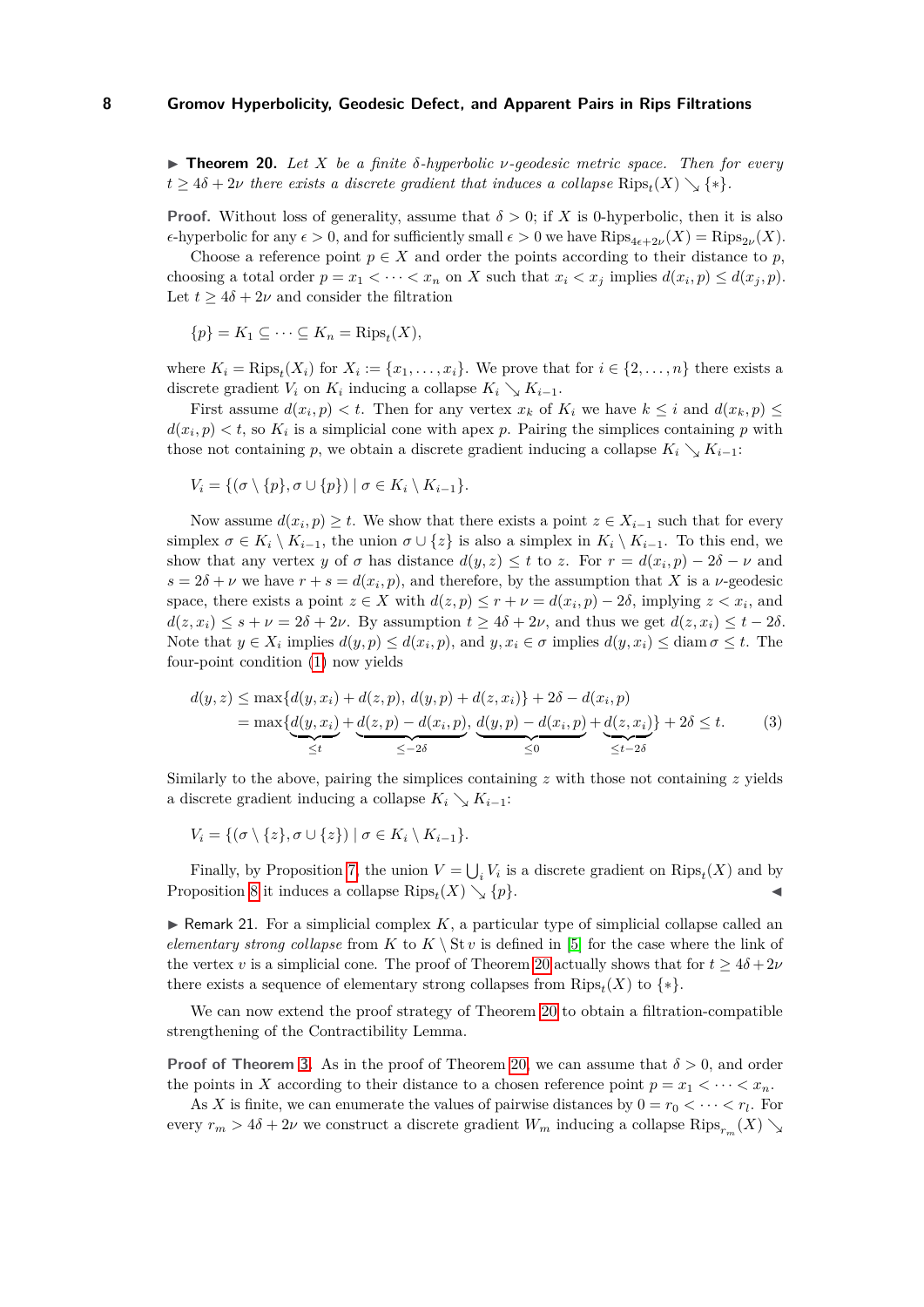$Rips_{r_{m-1}}(X)$ . This will prove the theorem, because it follows from Theorem [20](#page-6-3) that there exists a discrete gradient *V* that induces a collapse  $\text{Rips}_{4\delta+2\nu}(X) \searrow {\ast}$ , and an application of Proposition [7](#page-2-0) assembles these gradients into a single gradient  $W = V \cup \bigcup_m W_m$  on  $Cl(X)$ inducing collapses  $Rips_u(X) \searrow Rips_t(X) \searrow {\ast}$  for every  $u > t \ge 4\delta + 2\nu$ .

Let *m* be arbitrary such that  $r_m > 4\delta + 2\nu$ . Consider the filtration

$$
\text{Rips}_{r_{m-1}}(X) = K_1 \subseteq \cdots \subseteq K_n = \text{Rips}_{r_m}(X),
$$

where  $K_i = \text{Rips}_{r_{m-1}}(X) \cup \text{Rips}_{r_m}(X_i)$  for  $X_i := \{x_1, \ldots, x_i\}$ . We prove that for  $i \in$  $\{2, \ldots, n\}$  there exists a discrete gradient  $V_i$  on  $K_i$  inducing a collapse  $K_i \searrow K_{i-1}$ . Note that  $K_i \setminus K_{i-1}$  consists of all simplices of diameter  $r_m$  that contain  $x_i$  as the maximal vertex.

First assume  $d(x_i, p) < r_m$ . Let  $\sigma \in K_i \setminus K_{i-1}$ . As  $x_i$  is the maximal vertex of  $\sigma$ , we have  $d(v, p) \leq d(x_i, p) < r_m$  for all  $v \in \sigma$ . Since  $\sigma$  has diameter  $r_m$ , this implies that  $\sigma \cup \{p\}$ also has diameter  $r_m$ . Moreover, this implies that there exists an edge  $e \subseteq \sigma \setminus \{p\} \subseteq \sigma$ not containing *p* with diam  $e = r_m$ . Therefore,  $\sigma \setminus \{p\}$  also has diameter  $r_m$ . As  $p < x_i$ , both simplices  $\sigma \setminus \{p\}$  and  $\sigma \cup \{p\}$  contain  $x_i$  as the maximal vertex and are thus contained in  $K_i \setminus K_{i-1}$ . Pairing the simplices containing *p* with those not containing *p*, we obtain a discrete gradient inducing a collapse  $K_i \searrow K_{i-1}$ :

$$
V_i = \{ (\sigma \setminus \{p\}, \sigma \cup \{p\}) \mid \sigma \in K_i \setminus K_{i-1} \}.
$$

Now assume  $d(x_i, p) \geq r_m$ . We show that there exists a point  $z \in X_{i-1}$  such that for every simplex  $\sigma \in K_i \setminus K_{i-1}$ , the simplices  $\sigma \setminus \{z\}$  and  $\sigma \cup \{z\}$  are also contained in  $K_i \setminus K_{i-1}$ . To this end, we show first that any vertex *y* of  $\sigma$  has distance  $d(y, z) \leq r_m$  to *z*. As in the proof of Theorem [20,](#page-6-3) there exists a point  $z \in X$  with  $d(z, p) \leq d(x_i, p) - 2\delta$ , implying  $z < x_i$ , and  $d(z, x_i) \leq 2\delta + 2\nu$ . By assumption  $r_m > 4\delta + 2\nu$ , and thus we get  $d(z, x_i) < r_m - 2\delta$ . Similar to Equation [\(3\)](#page-7-0), we have the following estimate

$$
d(y,z) \le \max\{d(y,x_i)+d(z,p)-d(x_i,p), d(y,p)-d(x_i,p)+d(z,x_i)\}+2\delta \le r_m,
$$
  

$$
\le r_m
$$

and if  $d(y, x_i) < r_m$ , then  $d(y, z) < r_m$ . Hence,  $\text{diam}(\sigma \cup \{z\}) = r_m$ , and  $\text{diam}\,\sigma = r_m$ implies diam  $\sigma \setminus \{z\} = r_m$ , by an argument similar to the above. As  $z < x_i$ , both simplices  $\sigma \setminus \{z\}$  and  $\sigma \cup \{z\}$  contain  $x_i$  as the maximal vertex and are thus contained in  $K_i \setminus K_{i-1}$ . Pairing the simplices containing  $z$  with those not containing  $z$ , we obtain a discrete gradient inducing a collapse  $K_i \searrow K_{i-1}$ :

$$
V_i = \{ (\sigma \setminus \{z\}, \sigma \cup \{z\}) \mid \sigma \in K_i \setminus K_{i-1} \}.
$$

By Proposition [7](#page-2-0) the union  $W_m = \bigcup V_i$  is a discrete gradient on  $\text{Rips}_{r_m}(X)$ , and by Proposition [8](#page-3-0) it induces a collapse  $Rips_{r_m}(X) \searrow Rips_{r_{m-1}}(X)$ .

 $\triangleright$  Remark 22. We do not know whether this bound is tight for spaces with positive hyperbolicity. However, it is sharp for every finite tree metric, as can be deduced from Example [4.](#page-1-2)

# **4 Collapsing Vietoris–Rips complexes of trees by apparent pairs**

In this section, we analyze the Vietoris–Rips filtration of a tree metric space  $(V, d)$  for a positively weighted finite tree  $T = (V, E)$ , with the goal of proving the collapses in Theorem [5](#page-1-3) using the apparent pairs gradient. To this end, we introduce two other discrete gradients: the *canonical gradient*, which is independent of any choices, and the *perturbed gradient*, which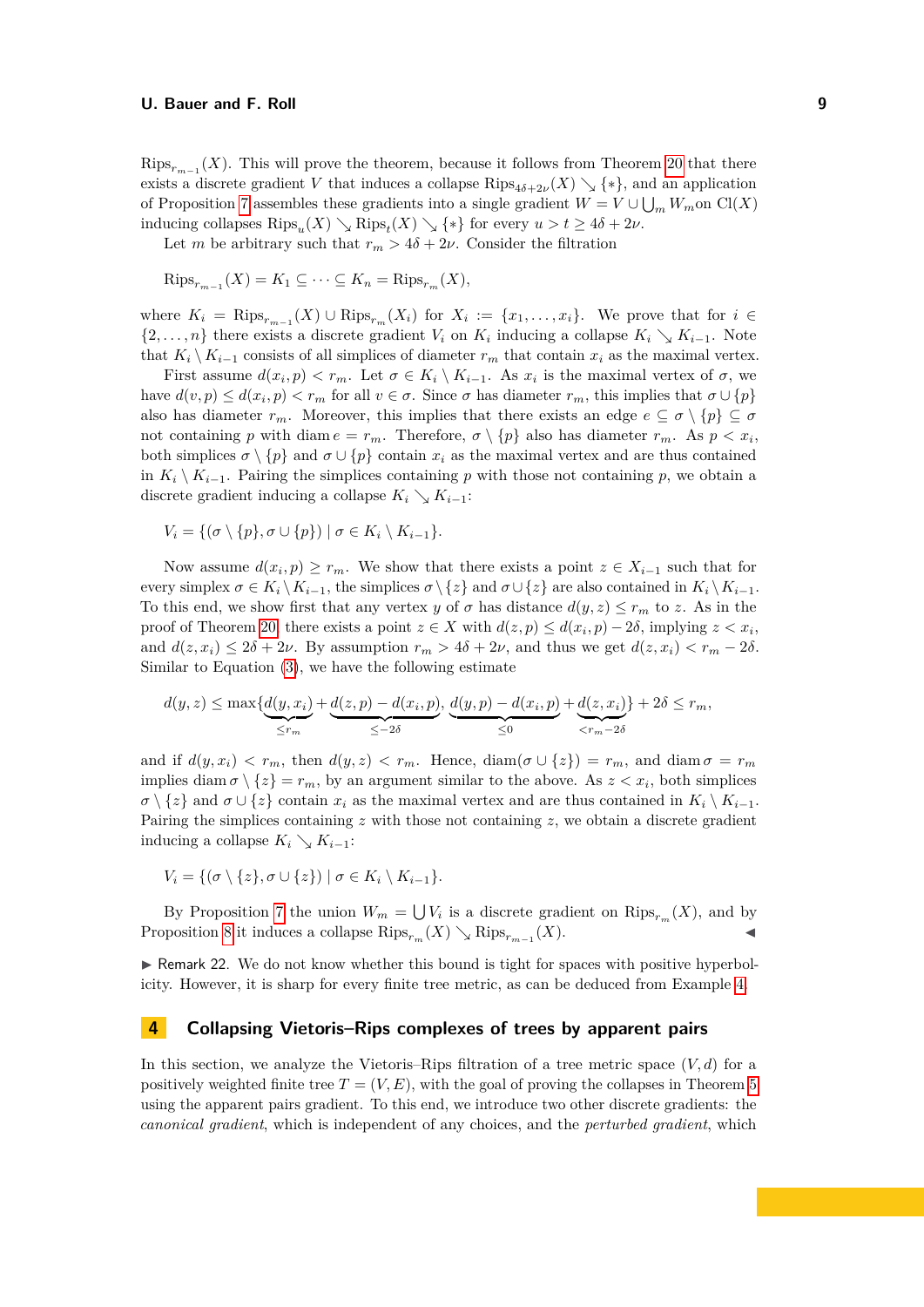coarsens the canonical gradient and can be interpreted as a gradient that arises through a symbolic perturbation of the edge lengths. We then show that the intervals in the perturbed gradient are refined by apparent pairs of the lexicographically refined Vietoris–Rips filtration, with respect to a particular total order on the vertices.

We write  $D_r(x) = \{y \in V \mid d(x, y) \leq r\}$  and  $S_r(x) = \{y \in V \mid d(x, y) = r\}.$ 

<span id="page-9-1"></span>**► Lemma 23.** Let  $x, y \in V$  be two distinct points at distance  $d(x, y) = r$ . Then we have diam  $D_r(x) \cap D_r(y) = r$ . Furthermore, if  $a, b \in D_r(x) \cap D_r(y)$  are points with  $d(a, b) = r$ , *then these points are contained in the union*  $S_r(x) \cup S_r(y)$ .

**Proof.** We start by showing the first claim. Let  $a, b \in D_r(x) \cap D_r(y)$  be any two points. We show that  $d(a, b) \leq r$  holds, implying diam  $D_r(x) \cap D_r(y) \leq r$ . Because  $x, y \in D_r(x) \cap D_r(y)$ we also have diam  $D_r(x) \cap D_r(y) \geq r$ , proving equality.

Write  $[n] = \{1, \ldots, n\}$  and let  $\gamma: (\lfloor n \rfloor, \{i, i+1\} \mid i \in [n-1]\}) \to T$  be the unique shortest path  $x \rightsquigarrow y$ . Moreover, let  $\Psi_a$  and  $\Psi_b$  be the unique shortest paths  $x \rightsquigarrow a$  and  $x \rightsquigarrow b$ , respectively. Consider the largest numbers  $t_a, t_b \in [n]$  with  $\gamma(t_a) = \Psi_a(t_a)$  and  $\gamma(t_b) = \Psi_b(t_b)$ and assume without loss of generality  $t_a \leq t_b$ . Note that the unique shortest path  $a \rightsquigarrow b$  is then given by the concatenation  $a \rightsquigarrow \gamma(t_a) \rightsquigarrow \gamma(t_b) \rightsquigarrow b$ , where  $\gamma(t_a) \rightsquigarrow \gamma(t_b)$  is the restricted path  $\gamma_{|[t_a,t_b]}$ . By assumption, we have  $d(a, y) \leq r$  and this implies the inequality

$$
d(a, \gamma(t_a)) + d(\gamma(t_a), y) = d(a, y) \le r = d(x, y) = d(x, \gamma(t_a)) + d(\gamma(t_a), y),
$$

which is equivalent to  $d(a, \gamma(t_a)) \leq d(x, \gamma(t_a))$ . Similarly, the assumption  $d(x, b) \leq r$  implies  $d(\gamma(t_b), b) \leq d(\gamma(t_b), y)$ . Thus, the distance  $d(a, b)$  satisfies

<span id="page-9-0"></span>
$$
d(a,b) = d(a, \gamma(t_a)) + d(\gamma(t_a), \gamma(t_b)) + d(\gamma(t_b), b)
$$
  
\n
$$
\leq d(x, \gamma(t_a)) + d(\gamma(t_a), \gamma(t_b)) + d(\gamma(t_b), y) = d(x, y) = r,
$$
\n(4)

which finishes the proof of the first claim.

We now show the second claim; assume  $d(a, b) = r$ . From the inequalities [\(4\)](#page-9-0) and  $d(a, \gamma(t_a)) \leq d(x, \gamma(t_a)), d(\gamma(t_b), b) \leq d(\gamma(t_b), y)$  together with the assumption  $d(a, b) = r$ , we deduce the equalities  $d(a, \gamma(t_a)) = d(x, \gamma(t_a))$  and  $d(\gamma(t_b), b) = d(\gamma(t_b), y)$ . Hence,

$$
d(a, y) = d(a, \gamma(t_a)) + d(\gamma(t_a), y) = d(x, \gamma(t_a)) + d(\gamma(t_a), y) = d(x, y) = r
$$

and similarly  $d(x, b) = r$ , proving the second claim.

Enumerate the values of pairwise distances by  $0 = r_0 < \cdots < r_l = \text{diam } V$ . Let  $K_m := \text{Rips}_{r_{m-1}}(V) \cup T_{r_m}$ . We show that the complement  $C_m := \text{Rips}_{r_m}(V) \setminus K_m$  is the set of all cofaces of non-tree edges of length  $r_m$ . We further show that it is partitioned into regular intervals in the face poset, and that this constitutes a discrete gradient.

<span id="page-9-2"></span>▶ **Lemma 24.** *Every edge*  $e \in \text{Rips}_{r_m}(V) \setminus \text{Rips}_{r_{m-1}}(V)$  *is contained in a unique maximal*  $simpler \Delta_e \in \text{Rips}_{r_m}(V) \setminus \text{Rips}_{r_{m-1}}(V)$ *. Moreover, if e is a tree edge of length*  $r_m$ *, then*  $\Delta_e = e$ , and if  $e \in C_m$ , then  $\Delta_e \in C_m$  and  $e \subsetneq \Delta_e$ .

**Proof.** By definition, *e* corresponds to two points  $x, y \in V$  at distance  $d(x, y) = r_m$ . If *e* is contained in the simplex  $\Delta \in \text{Rips}_{r_m}(V)$ , then the points in  $\Delta$  lie in the intersection  $D_{r_m}(x) \cap D_{r_m}(y)$ , which has diameter  $r_m$  by Lemma [23.](#page-9-1) Hence, the maximal simplex  $\Delta_e$  is spanned by all the points in  $D_{r_m}(x) \cap D_{r_m}(y)$ .

If  $e$  is a tree edge of length  $r_m$ , then this intersection only contains  $x$  and  $y$ , and hence  $\Delta_e = e$ . If  $e \in C_m$ , then this intersection contains at least one vertex different from *x* and *y* that lies on the unique shortest path  $x \rightsquigarrow y$ . This implies  $e \subsetneq \Delta_e$ .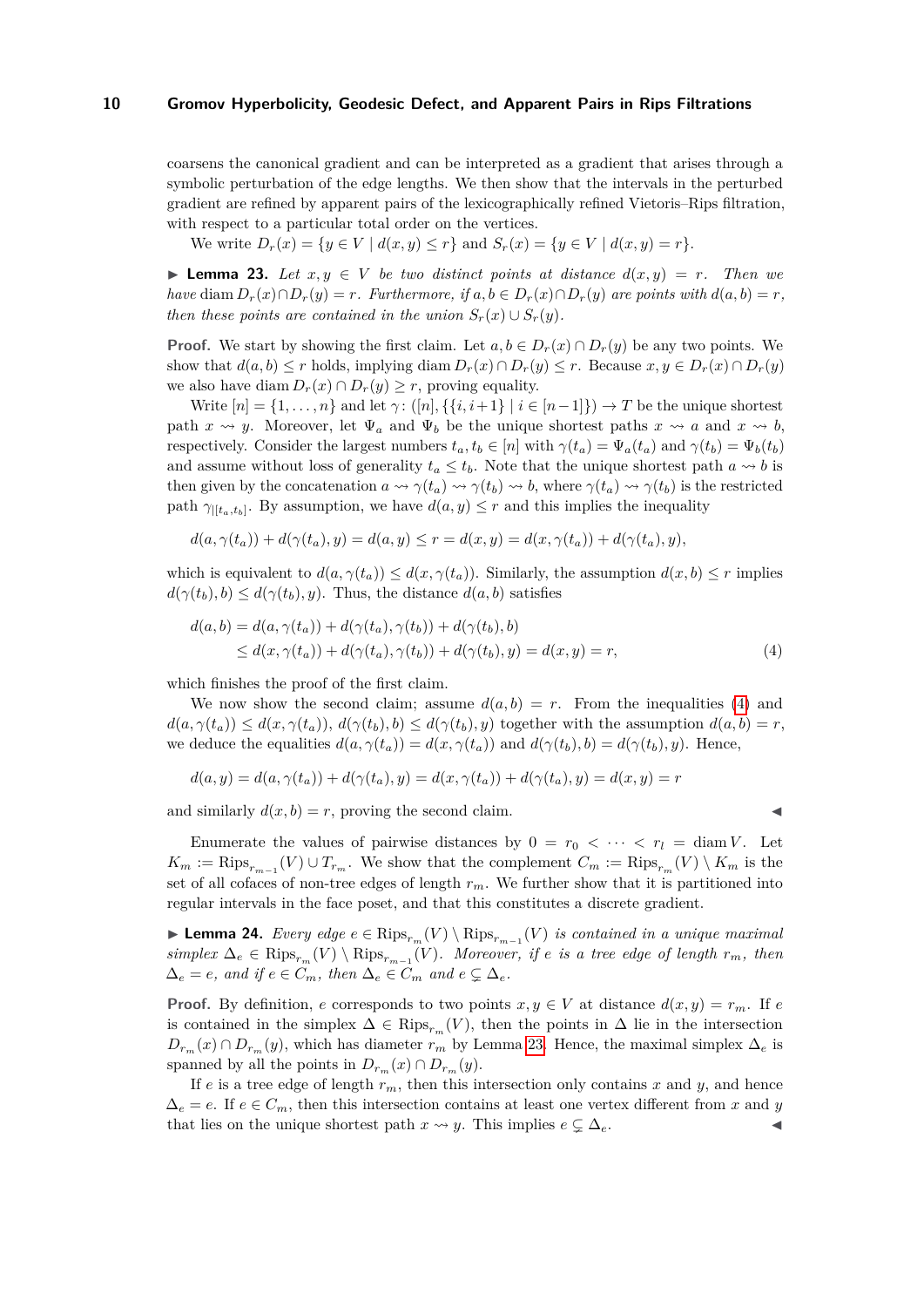For every maximal simplex  $\Delta \in C_m \subseteq \text{Rips}_{r_m}(V)$ , we write  $E_{\Delta}$  for the set of edges  $e \in C_m$ with  $\Delta_e = \Delta$ . Note that  $E_{\Delta}$  is the set of non-tree edges of length  $r_m$  contained in  $\Delta$ .

## <span id="page-10-4"></span>**4.1 Generic tree metrics**

Before dealing with the general case, let us focus on the special case where the metric space  $(V, d)$  is *generic*, meaning that the pairwise distances are distinct. In this case, Lemma [24](#page-9-2) implies that the diameter function diam:  $Cl(V) \to \mathbb{R}$  is a discrete Morse function, defined on the full simplicial complex on *V* , with discrete gradient

 $\{[e, \Delta_e] \mid \text{non-tree edge } e \subseteq \text{Cl}(V)\},\$ 

which we call the *generic gradient*, and only the vertices V and the tree edges E are critical.

**Example 25.** Consider the following weighted tree with vertex set  $V = \{a, b, c, d\}$ :

$$
a \xrightarrow{1} b \xrightarrow{2} c
$$
  
4 d

The generic gradient is given by  $\{[\{a, c\}, \{a, b, c\}], [\{a, d\}, \{a, b, d\}], [\{c, d\}, \{a, b, c, d\}]\}.$  These intervals are the preimages under the diameter function of the non-tree distances 3, 5, and 6, respectively.

<span id="page-10-2"></span>Together with Proposition [8,](#page-3-0) this yields the following theorem.

 $\triangleright$  **Theorem 26.** If the tree metric space  $(V, d)$  is generic, then the generic gradient induces, *for every*  $m \in \{1, \ldots, l\}$ *, a sequence of collapses* 

 $Rips_{r_m}(V) \searrow (Rips_{r_{m-1}}(V) \cup T_{r_m}) \searrow T_{r_m}.$ 

Moreover, it follows from Lemma [9](#page-3-1) that for the Vietoris–Rips filtration, refined lexicographically with respect to an arbitrary total order on the vertices, the zero persistence apparent pairs refine the generic gradient, and therefore also induce the above collapses.

<span id="page-10-0"></span> $\triangleright$  **Theorem 27.** If the tree metric space  $(V, d)$  is generic, then the apparent pairs gradient *induces, for every*  $m \in \{1, \ldots, l\}$ *, a sequence of collapses* 

 $Rips_{r_m}(V) \searrow (Rips_{r_{m-1}}(V) \cup T_{r_m}) \searrow T_{r_m}.$ 

# **4.2 Arbitrary tree metrics**

We now turn to the general case, where Lemma [9](#page-3-1) is not directly applicable anymore, as the diameter function is not necessarily a discrete Morse function. Nevertheless, we show that Theorem [27](#page-10-0) is still true without the genericity assumption, if the vertices *V* are ordered in a compatible way. Let  $\Delta$  be a maximal simplex  $\Delta \in C_m \subseteq \text{Rips}_{r_m}(V)$ .

<span id="page-10-1"></span> $\blacktriangleright$  **Lemma 28.** *We have* St  $E_\Delta = C_m \cap \text{Cl} \Delta$ *.* 

<span id="page-10-3"></span>**Proof.** The inclusion St  $E_{\Delta} \subseteq C_m \cap \text{Cl } \Delta$  holds by definition of  $E_{\Delta}$ . To show the inclusion St  $E_{\Delta} \supseteq C_m \cap \text{Cl } \Delta$ , let  $\sigma \in C_m \cap \text{Cl } \Delta$  be any simplex. As the Vietoris–Rips complex is a clique complex, there exists an edge  $e \subseteq \sigma \subseteq \Delta$  with diam  $e = r_m$ . By Lemma [24,](#page-9-2) this edge can not be a tree edge end hence  $e \in C_m$ . Therefore,  $e \in E_\Delta$  and  $\sigma \in \text{St } e \subseteq \text{St } E_\Delta$ .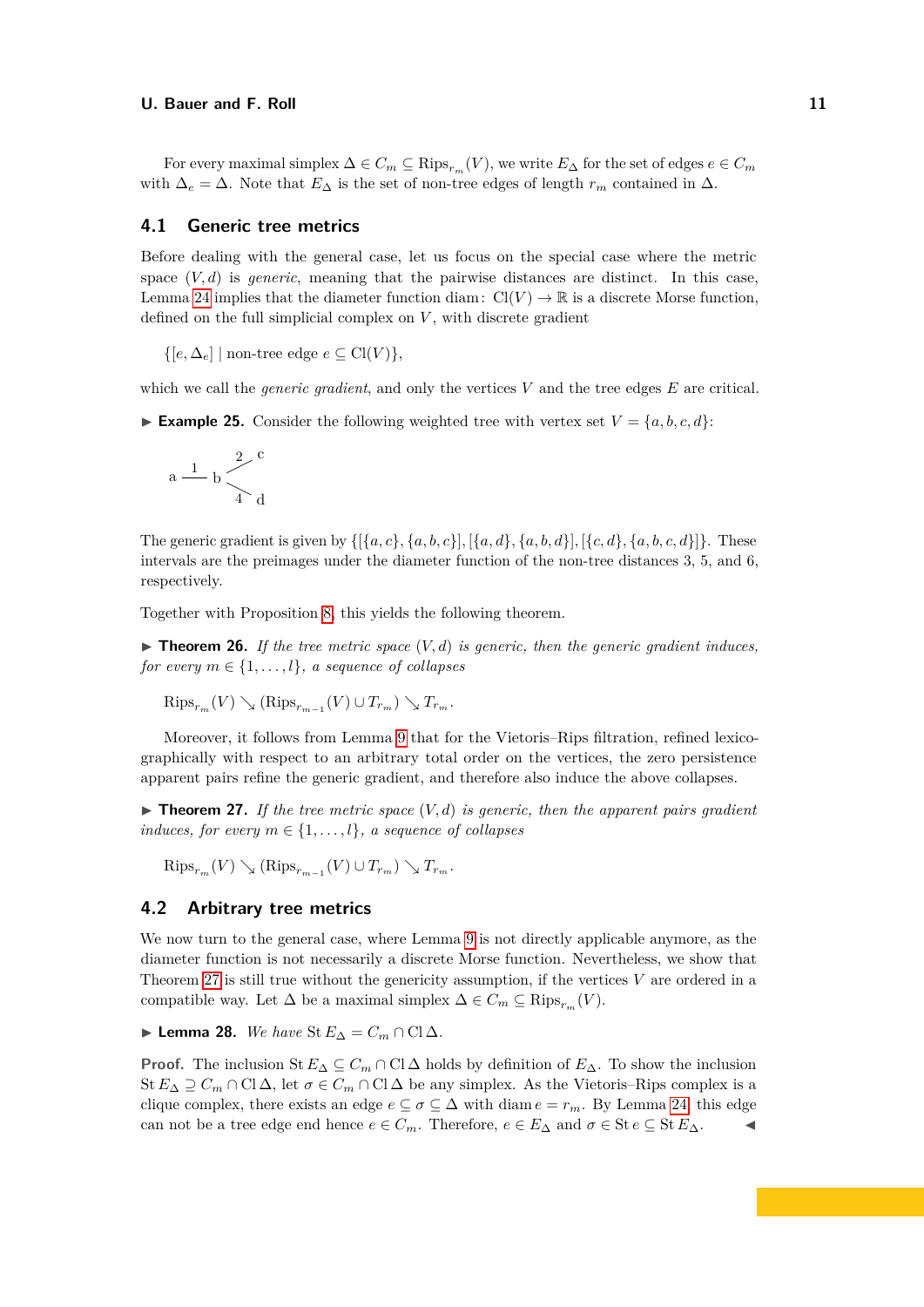**► Lemma 29.** *If two distinct maximal simplices*  $\Delta, \Delta' \in C_m = \text{Rips}_{r_m}(V) \setminus K_m$  *intersect in a* common face  $\Delta \cap \Delta'$ , then this face is contained in  $K_m$ .

**Proof.** Assume for a contradiction that  $\emptyset \neq \Delta \cap \Delta' \notin K_m$ , implying  $\Delta \cap \Delta' \in C_m$ . By Lemma [28,](#page-10-1) there exists an edge  $e \in E_{\Delta} \subseteq C_m$  with  $e \subseteq \Delta \cap \Delta'$ , and therefore  $\Delta = \Delta'$  by uniqueness of the maximal simplex containing  $e$  (Lemma [24\)](#page-9-2), a contradiction.

We denote by  $L_{\Delta}$  the set of all vertices of  $\Delta$  that are not contained in any edge in  $E_{\Delta}$ .

<span id="page-11-0"></span>**► Lemma 30.** *Let*  $e = \{u, w\} \in E_{\Delta}$  *be an edge. Then any point*  $x \in V \setminus \{u, w\}$  *on the unique shortest path*  $u \rightsquigarrow w$  *of length*  $r_m$  *in T is contained in*  $L_{\Delta}$ *. In particular,*  $L_{\Delta}$  *is nonempty.* 

**Proof.** By assumption, we have  $d(u, x) < r_m$ ,  $d(w, x) < r_m$  and  $d(u, w) = r_m$ . Therefore, diam $\{u, w, x\} = r_m$  and  $x \in \{u, w, x\} \subseteq \Delta_e = \Delta$ . Assume for a contradiction that x is contained in an edge in  $E_{\Delta}$ . Then it follows from Lemma [23](#page-9-1) that we have  $d(u, x) = r_m$  or  $d(w, x) = r_m$ , contradicting the above. We conclude that  $x \in L_{\Delta}$ .

## **4.2.1 The canonical gradient**

We now describe a discrete gradient that is compatible with the diameter function and induces the same collapses as in Theorem [26](#page-10-2) even if the tree metric is not generic. This construction is *canonical* in the sense that it does not depend on the choice of an order on the vertices, in contrast to the subsequent constructions.

<span id="page-11-1"></span>**► Lemma 31.** *For any two edges*  $f, e \in E_{\Delta}$  *and any vertex*  $v \in f$  *there exists a vertex*  $z \in e$ *such that*  $\{v, z\} \in E_\wedge$  *is an edge in*  $E_\wedge$ *.* 

**Proof.** Let  $f = \{v, w\}, e = \{x, y\}$ ; note that  $d(v, w) = d(x, y) = r_m$ . Since f and e are both contained in the maximal simplex  $\Delta$ , we have  $v, w \in D_{r_m}(x) \cap D_{r_m}(y)$ . Both  $\{v, x\}$ and  $\{v, y\}$  are contained in  $\{v, x, y\} \subseteq \Delta$  and Lemma [23](#page-9-1) implies that at least one of these two edges is contained in  $Rips_{r_m}(V) \setminus Rips_{r_{m-1}}(V)$ ; call this edge  $e_v$ . It follows from Lemma [24](#page-9-2) that  $e_v$  is not a tree edge, and therefore  $e_v \in E_{\Delta}$ .

<span id="page-11-3"></span> $\blacktriangleright$  **Lemma 32.** *The set* St  $E_{\Delta} = C_m \cap \text{Cl} \Delta$  *is partitioned by the intervals* 

<span id="page-11-2"></span>
$$
W_{\Delta} = \{ [\cup S, (\cup S) \cup L_{\Delta}] \mid \emptyset \neq S \subseteq E_{\Delta} \},\tag{5}
$$

*and these form a discrete gradient on*  $Cl \Delta$  *inducing a collapse*  $Cl \Delta \setminus (K_m \cap Cl \Delta)$ *.* 

**Proof.** The intervals in  $W_{\Delta}$  are disjoint and contained in St  $E_{\Delta}$  by construction. They are regular, because  $L_{\Delta}$  is nonempty (by Lemma [30\)](#page-11-0). By Proposition [8,](#page-3-0) it remains to show that the intervals in  $W_{\Delta}$  partition St  $E_{\Delta} = \text{Cl } \Delta \setminus (K_m \cap \text{Cl } \Delta)$  and that  $W_{\Delta}$  is a discrete gradient.

To show the first claim, it suffices to prove that any simplex  $\sigma \in \text{St } E_\Delta$  is contained in a regular interval of *W*∆. Consider the simplex *τ* = *σ* \ *L*<sup>∆</sup> ⊆ *σ*. As *σ* ∈ St *E*∆, there exists an edge  $e \in E_{\Delta}$  with  $e \subseteq \sigma$ . By the definition of  $L_{\Delta}$ , we have  $e \subseteq \sigma \setminus L_{\Delta} = \tau$ . Any other vertex  $v \in \tau \setminus e$  is also contained in one of the edges  $E_{\Delta}$ . By Lemma [31,](#page-11-1) there exists an edge  $e_v = \{v, w\} \in E_\Delta$ , where  $w \in e$ . Then  $\tau = e \cup \bigcup_{v \in \tau \setminus e} e_v$  and  $\sigma \in [\tau, \tau \cup L_\Delta] \in W_\Delta$ .

The second claim now follows from the observation that the function

$$
\sigma \mapsto \begin{cases} \dim(\sigma \cup L_{\Delta}) & \sigma \in \text{St } E_{\Delta} \\ \dim \sigma & \sigma \notin \text{St } E_{\Delta} \end{cases}
$$

<span id="page-11-4"></span>is a discrete Morse function with discrete gradient  $W_{\Delta}$ .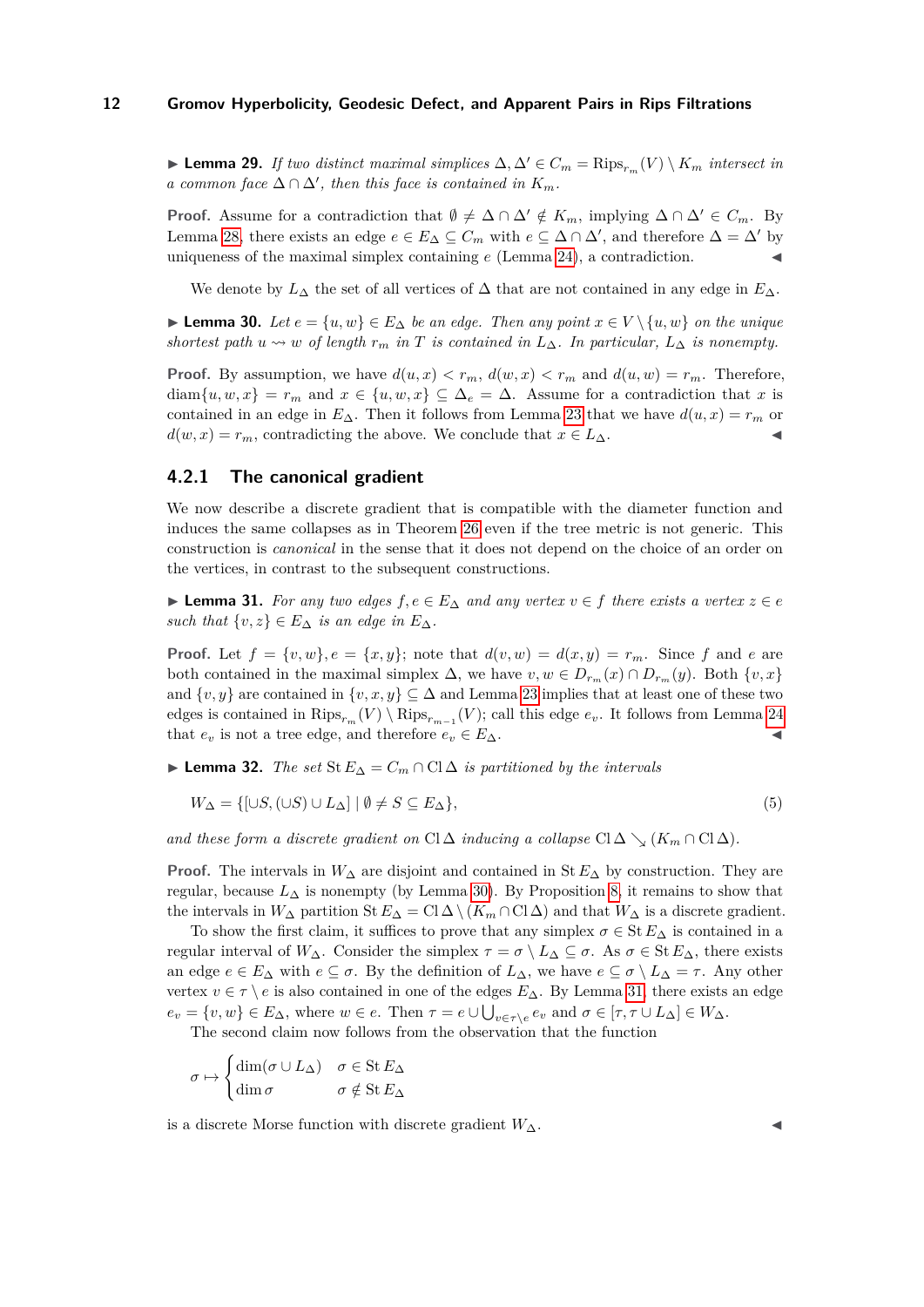**Example 33.** Consider the following tree with vertex set  $V = \{a, b, c, d\}$ , whose edges all have length one:

$$
a \longrightarrow \begin{matrix} & c \\ & \searrow \\ & d \end{matrix}
$$

The complex  $\text{Rips}_2(V)$  is the full simplicial complex Cl *V* with maximal simplex  $\Delta = V =$  ${a, b, c, d}$ . We have  $E_\Delta = {\{a, c\}, \{a, d\}, \{c, d\}}$  and the set  $L_\Delta$  only contains the vertex  ${b}$ . Therefore, we get

$$
W_{\Delta} = \{ (\{a,c\}, \{a,b,c\}), (\{a,d\}, \{a,b,d\}), (\{c,d\}, \{b,c,d\}), (\{a,c,d\}, \{a,b,c,d\}) \}.
$$

Consider the union  $W_m = \bigcup_{\Delta} W_{\Delta}$ , where  $\Delta$  runs over all maximal simplices in  $C_m$  and  $W_{\Delta}$  is as in [\(5\)](#page-11-2). We call  $W = \bigcup_m W_m$  the *canonical gradient*.

<span id="page-12-0"></span>**► Theorem 34.** The canonical gradient is a discrete gradient on  $Cl(V)$ . For every  $m \in$ {1*, . . . , l*}*, it induces a sequence of collapses*

 $Rips_{r_m}(V) \searrow Rips_{r_{m-1}}(V) \cup T_{r_m} \searrow T_{r_m}.$ 

**Proof.** Let  $\Delta$  be a maximal simplex in  $\Delta \in C_m$  = Rips<sub> $r_m(V) \setminus K_m$ , where  $K_m$  =</sub>  $Rips_{r_{m-1}}(V) \cup T_{r_m}$ . It follows from Lemma [32](#page-11-3) that the set  $W_{\Delta}$  is a discrete gradient on the full subcomplex  $Cl \Delta \subseteq \text{Rips}_{r_m}(V)$  that partitions  $\text{St } E_\Delta = Cl \Delta \setminus (K_m \cap Cl \Delta)$  and that induces a collapse  $\text{Cl}\,\Delta \searrow (K_m \cap \text{Cl}\,\Delta).$ 

It follows directly from Lemma [29](#page-10-3) and Proposition [7](#page-2-0) that the union  $W_m = \bigcup_{\Delta} W_{\Delta}$  is a discrete gradient on  $\text{Rips}_{r_m}(V)$ . Again by Proposition [7,](#page-2-0) the union  $W = \bigcup_m W_m$  is a discrete gradient on  $Cl(V)$ .

By construction of the  $W_{\Delta}$ , the union  $W_m$  partitions the complement  $Rips_{r_m}(V) \setminus K_m$ . Hence, by Proposition [8,](#page-3-0) it induces a collapse  $Rips_{r_m}(V) \searrow K_m = Rips_{r_{m-1}}(V) \cup T_{r_m}$ . Since only the vertices and the tree edges are critical for *W*, this also yields the collapse to  $T_{r_m}$ .

# **4.2.2 The perturbed gradient**

Assume that *V* is totally ordered. We construct a coarsening of the canonical gradient to the *perturbed gradient*, such that under a specific total order of *V* the perturbed gradient is refined by the zero persistence apparent pairs of the diam-lexicographic order *<* on simplices.

Consider a maximal simplex  $\Delta \in C_m$ , where  $m \in \{1, \ldots, l\}$ . Note that all edges in  $E_{\Delta}$ have length  $r_m$  and thus are ordered lexicographically. Enumerate them as  $e_1 < \cdots < e_q$ . Every simplex  $\sigma \in C_m \cap \text{Cl}\Delta$  contains a maximal edge  $e_{\sigma} \in \text{Cl}\,\sigma \cap E_{\Delta}$ .

<span id="page-12-1"></span>► **Lemma 35.** *For every edge*  $e_i \in E_{\Delta}$  *the union*  $\Sigma_i = \bigcup_{e_{\sigma} = e_i} \sigma \subseteq \Delta$  *is a simplex in*  $C_m$ *and the maximal edge among*  $\text{Cl}\Sigma_i \cap E_\Delta$  *is e<sub>i</sub>*.

**Proof.** Note that  $\Sigma_i \subseteq \Delta \in \text{Rips}_{r_m}(V)$  is a simplex and it is contained in  $C_m$ , because it is a coface of the non-tree edge  $e_i$  of length  $r_m$ .

To prove the second claim, let  $e_j \in \text{Cl} \Sigma_i \cap E_\Delta$  be any edge. Write  $e_i = \{x, y\}$  with  $x \leq y$ and  $e_j = \{a, b\}$  with  $a < b$ . By construction of  $\Sigma_i$ , there exist simplices  $\sigma_a, \sigma_b \in C_m \cap \mathbb{C} \setminus \Delta$ with  $a \in \sigma_a, b \in \sigma_b$  and  $e_{\sigma_a} = e_{\sigma_b} = e_i$ . Note that  $\{x, y, a\} \subseteq \sigma_a$  and  $\{x, y, b\} \subseteq \sigma_b$ .

By Lemma [23,](#page-9-1) we have  $x, y \in S_{r_m}(a) \cup S_{r_m}(b)$  and therefore  $d(a, y) = r_m$  (implying  $a \neq y$ ) or  $d(b, y) = r_m$  (implying  $b \neq y$ ). As  $\{a, y\} \subseteq \sigma_a$  and  $\{b, y\} \subseteq \sigma_b$ , this implies  ${a, y} \le e_{\sigma_a} = e_i = {x, y}$  or  ${b, y} \le e_{\sigma_b} = e_i = {x, y}$ , respectively. In particular, we have  $a \leq x$  or  $a < b \leq x$ , and if  $a = x$ , then  $e_j \subseteq \sigma_b$ . In any case,  $e_j < e_i = e_{\sigma_b}$  as claimed.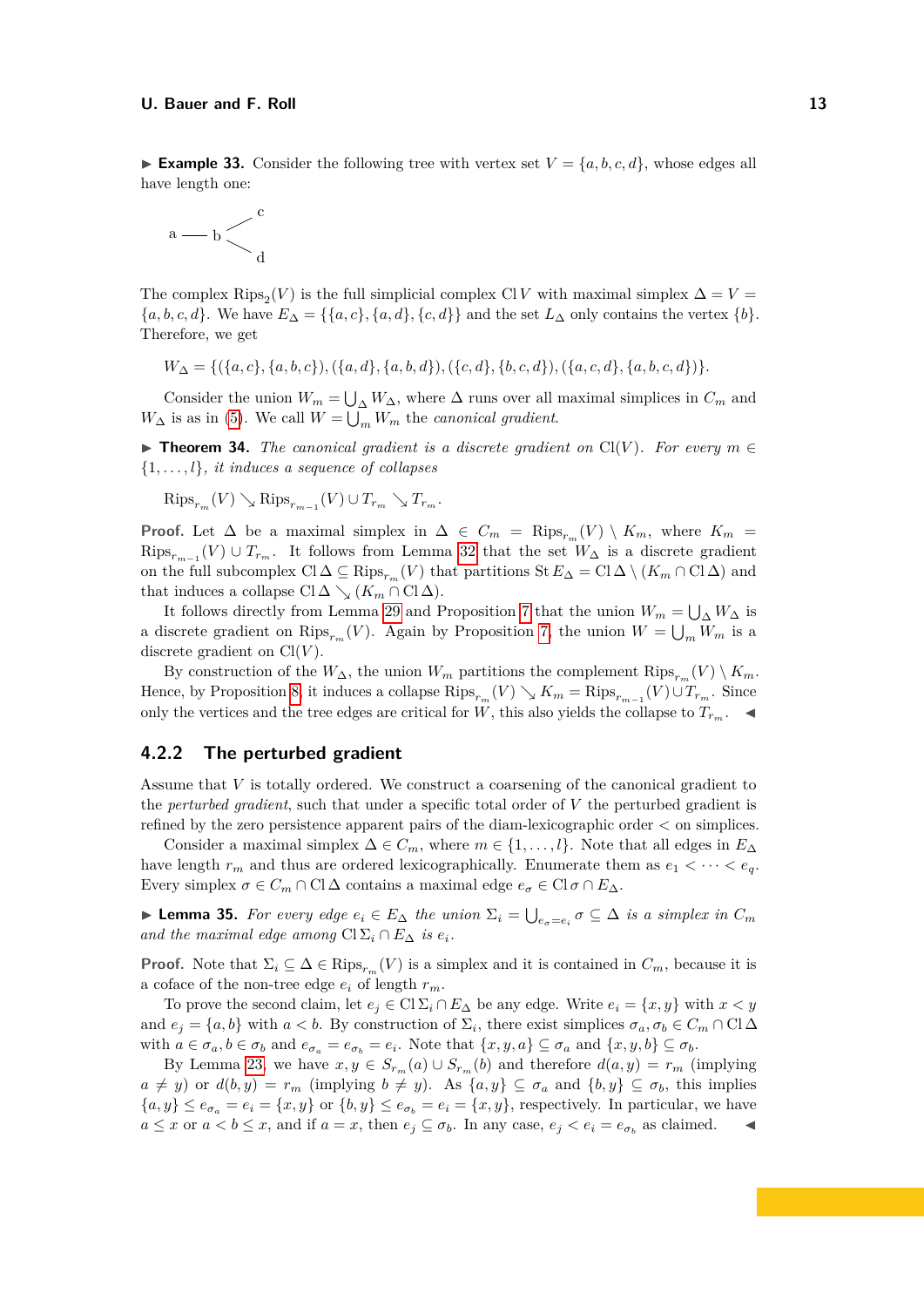This lemma implies that  $N_{\Delta} = \{ [e_i, \Sigma_i] \}_{i=1}^q$  is a collection of disjoint intervals. It follows from Lemma [32](#page-11-3) that for each  $j \in \{1, \ldots, q\}$  the interval  $[e_i, \Sigma_j]$  is the union

<span id="page-13-0"></span>
$$
[e_j, \Sigma_j] = \bigcup \{ [\cup S, (\cup S) \cup L_\Delta] \mid S \subseteq E_\Delta, e_j \text{ maximal element of } Cl(\cup S) \cap E_\Delta \}
$$
(6)

and that  $N_{\Delta}$  partitions  $C_m \cap \text{Cl}\Delta$ . Moreover, it is the discrete gradient of the function

<span id="page-13-2"></span>
$$
f_{\Delta}: \text{Cl}\,\Delta \to \mathbb{R}, \ \sigma \mapsto \begin{cases} i & \sigma \in [e_i, \Sigma_i] \\ \dim \sigma - \dim \Delta & \sigma \in K_m \end{cases} \tag{7}
$$

and the intervals are regular, because  $L_{\Delta}$  is nonempty (Lemma [30\)](#page-11-0). By Proposition [8,](#page-3-0)  $N_{\Delta}$ induces a collapse  $Cl \Delta \searrow K_m \cap Cl \Delta$ . Therefore, the total order on *V* induces a symbolic perturbation scheme on the edges, establishing the situation of a generic tree metric as in Section [4.1.](#page-10-4)

<span id="page-13-4"></span>► **Example 36.** Recalling the tree metric from Example [33,](#page-11-4) we get

$$
N_{\Delta} = \{ [\{a, c\}, \{a, b, c\}], [\{a, d\}, \{a, b, d\}], [\{c, d\}, \{a, b, c, d\}]\}.
$$

Note that this gradient is different from *W*∆.

Consider the union  $N_m = \bigcup_{\Delta} N_{\Delta}$ , where  $\Delta$  runs over all maximal simplices in  $C_m$ . We call  $N = \bigcup_m N_m$  the *perturbed gradient*. By [\(6\)](#page-13-0), the perturbed gradient *N* coarsens the canonical gradient *W*. Analogously to Theorem [34,](#page-12-0) we obtain the following result.

<span id="page-13-1"></span>**► Theorem 37.** The perturbed gradient is a discrete gradient on  $Cl(V)$ . For every  $m \in$ {1*, . . . , l*}*, it induces a sequence of collapses*

 $Rips_{r_m}(V) \searrow Rips_{r_{m-1}}(V) \cup T_{r_m} \searrow T_{r_m}.$ 

 $\triangleright$  Remark 38. As the lower bounds of the intervals in the perturbed gradient are edges, it follows from Theorem [37](#page-13-1) that these collapses can be expressed as *edge collapses* [\[9\]](#page-16-20), a notion that is similar to the elementary strong collapses described in Remark [21.](#page-7-1)

## **4.2.3 The apparent pairs gradient**

Finally, we show that for a specific total order of *V*, which we describe next, the perturbed gradient is refined by the *zero persistence apparent pairs* of the diam-lexicographic order.

From now on, assume that the tree *T* is rooted at an arbitrary vertex and orient every edge away from this point. Let  $\leq_V$  be the partial order on *V* where *u* is smaller than *w* if there exists an oriented path  $u \rightsquigarrow w$ . In particular, we have the identity path id:  $u \rightsquigarrow u$ . Note that for any two vertices  $u, w \in V$  the unique shortest unoriented path  $u \leftrightarrow w$  can be written uniquely as a zig-zag  $u \stackrel{\gamma}{\sim} z \stackrel{\eta}{\sim} w$ , where z is the greatest point with  $z \leq_V u$ ,  $z \leq_V w$ , and  $\gamma$ ,  $\eta$  are oriented paths in *T* that intersect only in *z*. If  $w \leftrightarrow p$  is another unique shortest unoriented path with the zig-zag  $w \stackrel{\varphi}{\leadsto} z' \stackrel{\mu}{\leadsto} p$ , then we can form the following diagram

<span id="page-13-3"></span>

where  $z''$  is the greatest point with  $z'' \leq_V z, z'' \leq_V z'$ . Moreover, as *T* has no cycles, it follows that either  $\xi$  or  $\lambda$  is the identity path and  $\varphi \circ \lambda = \eta$  or  $\eta \circ \xi = \varphi$ , respectively.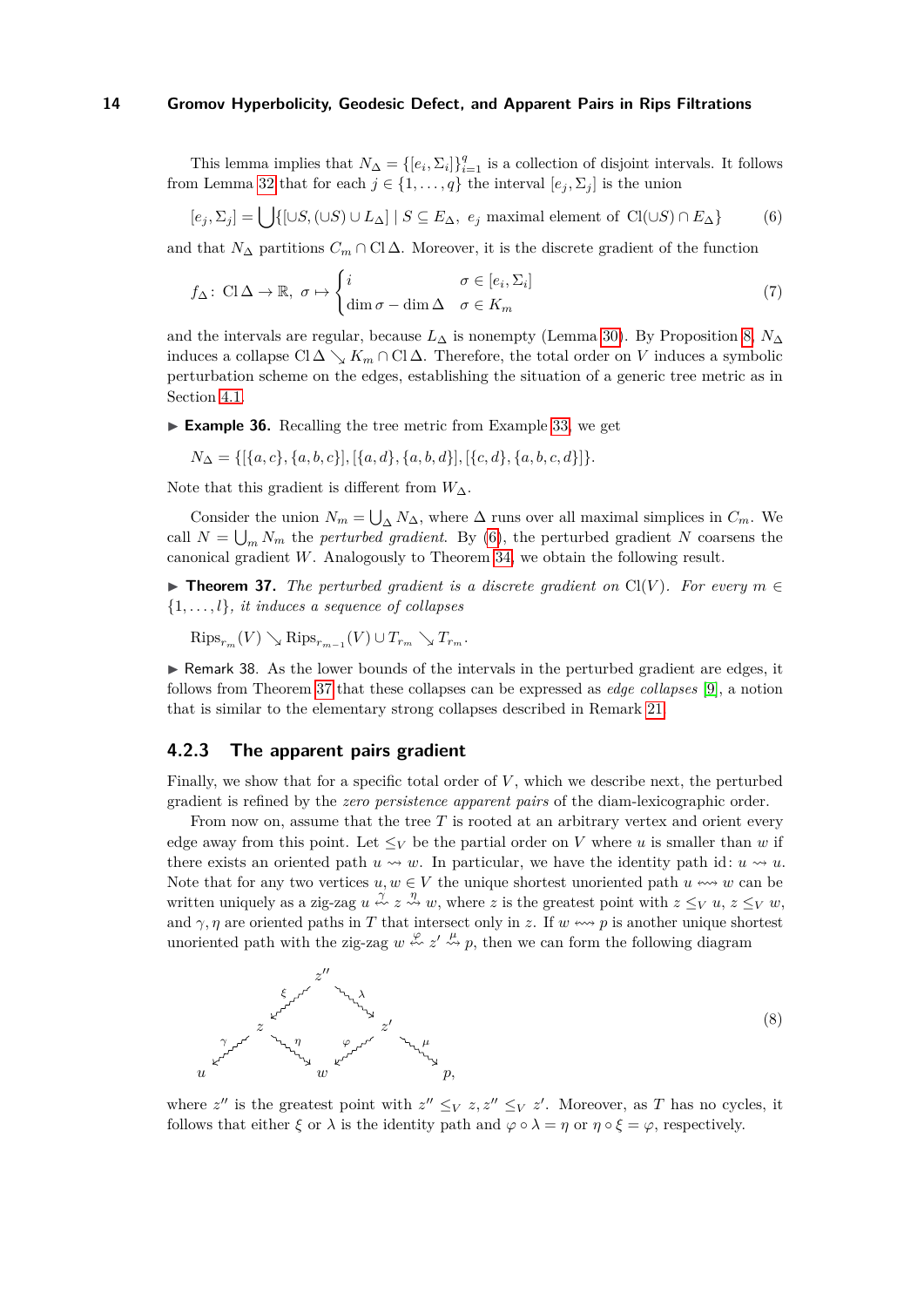**If Remark 39.** Note that in general the oriented paths  $z'' \rightsquigarrow u$  and  $z'' \rightsquigarrow p$  can intersect in a point different from  $z''$ . In particular, the zig-zag  $u \leftrightarrow z'' \rightarrow p$  is not necessarily a decomposition of the unique shortest unoriented path  $u \leftrightarrow p$ .

Extend the partial order  $\leq_V$  on *V* to a total order  $\lt$  and consider the diam-lexicographic order on simplices. As this total order on the simplices extends *<* under the identification  $v \mapsto \{v\}$ , we will also denote it by  $\langle v \rangle$ . The following lemma directly implies Theorem [5.](#page-1-3)

<span id="page-14-0"></span> $\blacktriangleright$  **Lemma 40.** *The intervals in the perturbed gradient N* are refined by apparent pairs with *respect to*  $\langle$ . For every  $m \in \{1, \ldots, l\}$ , the zero persistence apparent pairs induce the collapse

 $Rips_{r_m}(V) \searrow Rips_{r_{m-1}}(V) \cup T_{r_m}$ .

**Proof.** Consider a maximal simplex  $\Delta \in C_m$ . Recall that  $N_{\Delta}$  is the discrete gradient of the function  $f_\Delta$ : Cl  $\Delta \to \mathbb{R}$  defined in [\(7\)](#page-13-2), using the same vertex order as above. By Lemma [9,](#page-3-1) the zero persistence apparent pairs with respect to the *f*∆-lexicographic order *<f*<sup>∆</sup> are precisely the gradient pairs of the minimal vertex refinement of *N*∆.

We next show that each apparent pair  $(\sigma, \tau = \sigma \cup \{v\}) \subseteq [e_i, \Sigma_i]$  with respect to  $\lt_{f_\Delta}$ , where *v* is the minimal vertex in  $\Sigma_i \setminus e_i$ , is an apparent pair with respect to  $\lt$ . Clearly, these pairs have persistence zero with respect to the diameter function, as they appear in the same interval of the perturbed gradient. As the apparent pairs of  $\lt_{f_\Delta}$ , taken over all  $\Delta$ , yield a partition of  $C_m = \text{Rips}_{r_m}(V) \setminus (\text{Rips}_{r_{m-1}}(V) \cup T_{r_m})$ , the same is then true for the apparent pairs of *<*. Thus, by Proposition [8,](#page-3-0) the apparent pairs gradient induces a collapse  $Rips_{r_m}(V) \searrow Rips_{r_{m-1}}(V) \cup T_{r_m}.$ 

First, let  $\sigma \cup \{p\} \in C_m$  be a cofacet of  $\sigma$  not equal to  $\tau$ . We show that we must have  $\tau < \sigma \cup \{p\}$ , proving that  $\tau$  is the minimal cofacet of  $\sigma$  with respect to  $\lt:$ : If  $p \in \Sigma_i$ , then  $p \in \Sigma_i \setminus e_i$ , as  $p \notin \sigma \supseteq e_i$ , and the statement is true by minimality of *v* in the minimal vertex refinement. Now assume that  $p \notin \Sigma_i$  and write  $e_i = \{u, w\}$  with  $u < w$ . By [\(6\)](#page-13-0), we have  $L_{\Delta} \subseteq \Sigma_i$  and hence it follows that  $p \notin L_{\Delta}$  and that the point *p* is contained in an edge in *E*∆, by definition of *L*∆. It follows from Lemma [23](#page-9-1) that *p* together with at least one vertex of  $e_i$  forms an edge in  $E_\Delta$ . Call this edge *g*; if there are two such edges, consider the larger one, and call it *g*. From  $\{u, w, p\} \subseteq \Delta$  and  $p \notin \Sigma_i$  we get  $e_i < g$ : The edge  $e_i$  is not the maximal edge of the two simplex  $\{u, w, p\}$ , since otherwise *p* would be contained in  $\Sigma_i$ . Hence, one of the two other edges is maximal, and that edge is *g* by definition. Considering the two possible cases  $g = \{u, p\}$  and  $g = \{w, p\}$ , we must have  $u < p$ . We will argue that  $v < p$  holds, which proves  $\tau = \sigma \cup \{v\} < \sigma \cup \{p\}.$ 

Consider the diagram [\(8\)](#page-13-3). If  $\gamma \neq id$ , then it follows from the fact that  $e_i = \{u, w\}$  is not a tree edge that along the unique shortest path  $u \leftrightarrow w$  there exists a vertex *x* distinct from *u* and *w* with  $x < u < p$ . Then  $x \in L_\Delta \subseteq \Sigma_i \setminus e_i$  by Lemma [30,](#page-11-0) and as *v* is the minimal element in  $\Sigma_i \setminus e_i$ , we get  $v \leq x < p$ .

If  $\gamma = id$ , then  $u = z$ , and it follows from  $d(w, p) \leq r_m$  and  $p \notin e_i = \{u, w\}$  that we must have  $\lambda \neq id$  and  $\xi = id$ : Otherwise  $\lambda = id$  and  $u = z$  lies on  $\varphi$ . Therefore, *u* lies on the unique shortest path from *w* to *p* and  $d(w, p) = d(w, u) + d(u, p) = r_m + d(u, p) > r_m$ , yielding a contradiction. Thus, the unique shortest path  $(u = z) \leftrightarrow p$  decomposes as  $u \leftrightarrow z' \leftrightarrow p$ , where  $u \leftrightarrow z'$  is contained in  $u \leftrightarrow z' \leftrightarrow w$ . Note that  $u \neq z'$ , because  $\lambda \neq id$ . Hence, as  $e_i$ is not a tree edge, the immediate successor  $x$  of  $u$  on the path  $u \rightsquigarrow w$  is distinct from  $u$ and *w* with  $x \leq z'$ . This point satisfies  $x \leq z' \leq p$ , and it follows from Lemma [30](#page-11-0) that we have  $x \in L_\Delta \subseteq \Sigma_i \setminus e_i$ . Because  $p \notin L_\Delta$  we even have  $x < p$ . Therefore, as v is the minimal vertex in  $\Sigma_i \setminus e_i$ , it follows that  $v \leq x < p$ .

It remains to prove that  $\sigma$  is the maximal facet of  $\tau$  with respect to  $\lt$ . We write  $e_i = \{u, w\}$ with  $u < w$  and  $\tau = \{b_0, \ldots, b_{\dim \tau}\}\$  with  $b_0 < \cdots < b_{\dim \tau}$ . As  $e_i \subseteq \tau$ , there are indices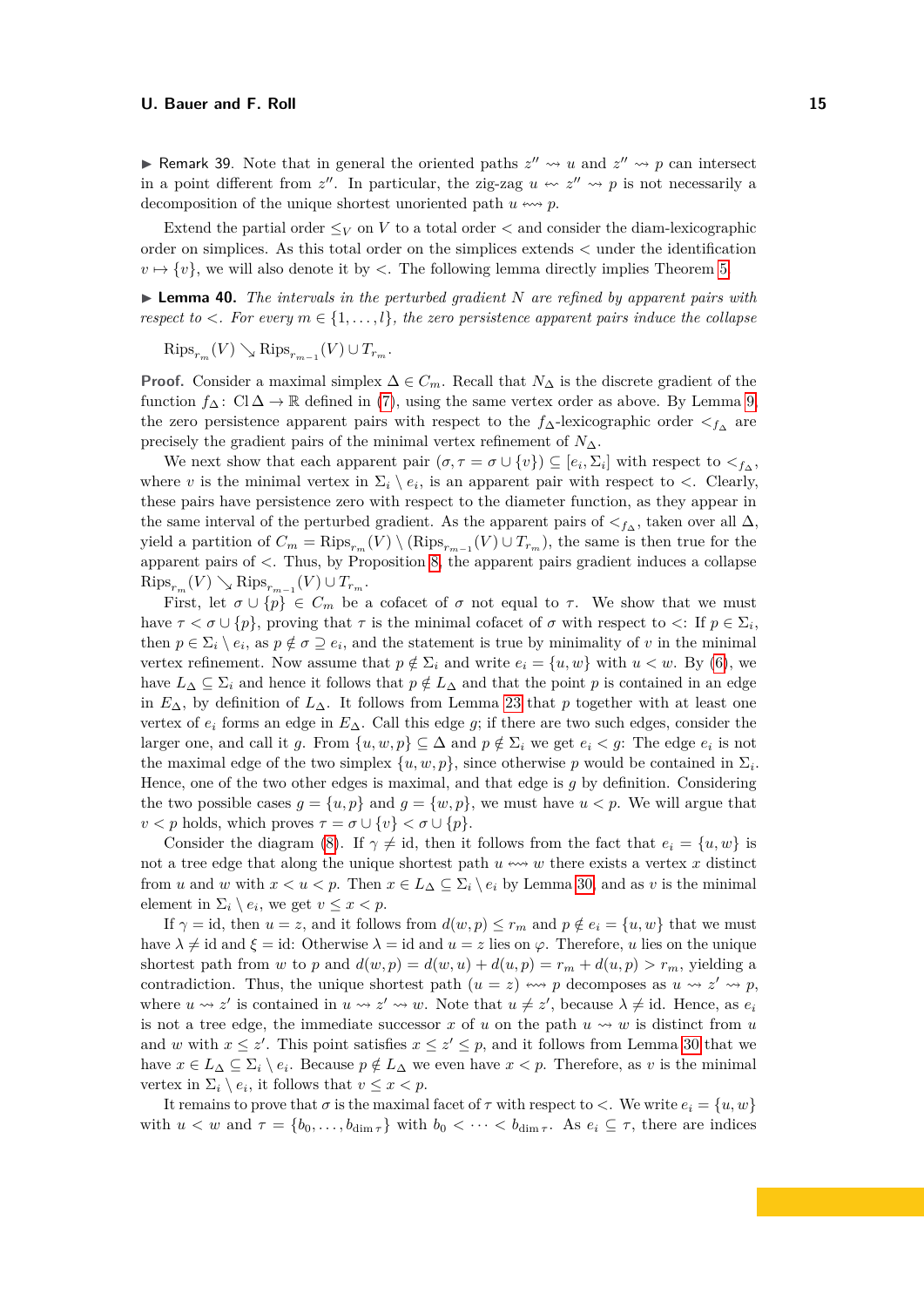$k_1 < k_2$  with  $u = b_{k_1} < b_{k_2} = w$ . If  $k_1 > 0$ , then  $v = b_0$ , so  $\sigma$  is of the form  $\{b_1, \ldots, b_{\dim \tau}\}\$ and is the maximal facet of  $\tau$  with respect to  $\lt$  as claimed. Now assume  $k_1 = 0$ . If  $\tau$  contains no edges  $e \in E_{\Delta}$  other than  $e_i$ , then the facets  $\tau \setminus \{u\}$  and  $\tau \setminus \{w\}$  are both contained in  $Rips_{r_{m-1}}(V)$ , because they do not contain any edge of length  $r_m$ , and the maximal facet of *τ* is  $\tau \setminus \{x\}$  with *x* the minimal vertex in  $\tau \setminus e_i$ . By assumption, we have  $x = v$  and hence  $\tau \setminus \{x\} = \tau \setminus \{v\} = \sigma$ . If  $\tau$  contains other edges  $e \neq e_i$  with  $e \in E_\Delta$ , label them  $s_1, \ldots, s_a$ . As  $e_i \subseteq \tau \subseteq \Sigma_i$ , it follows from Lemma [35](#page-12-1) that we have  $s_b < e_i$  for all *b*. Because of this and our assumption  $k_1 = 0$ , i.e., *u* is the minimal vertex of  $\tau$ , we have  $s_b = \{u, x_b\} < \{u, w\} = e_i$ with  $u < x_b < w$ . Therefore, the facet  $\{b_1, \ldots, b_{\dim \tau}\}\$  contains no edges in  $E_{\Delta}$  and hence it is contained in  $\text{Rips}_{r_{m-1}}(V)$ . The facet  $\{b_0, b_2, \ldots, b_{\dim \tau}\}\$  of  $\tau$  contains  $e_i$ , hence it is an element of  $C_m$ , and so it is maximal among the facets containing  $b_0$ , implying that it is the maximal facet of  $\tau$  with respect to  $\lt$ . Because  $b_1$  is the minimal vertex in  $\tau \setminus e_i$ and  $v \in \tau \setminus e_i$ , it follows from the minimality of  $v \in \Sigma_i \setminus e_i$  that we have  $b_1 = v$ , implying  ${b_0, b_2, \ldots, b_{\dim \tau}} = \sigma$ . Therefore,  $\sigma$  is the maximal facet of  $\tau$  with respect to  $\lt$ .

 $\triangleright$  Remark 41. The preceding Lemma [40](#page-14-0) also implies Theorem [3](#page-1-0) in the special case of tree metrics: if  $u > t \geq 2\nu(V) = \max_{e \in E} l(e)$  are real numbers, then  $T_t = T$  is the entire tree, and we obtain collapses  $Rips_u(V) \searrow Rips_t(V) \searrow T \searrow {\ast}.$  If all edges of *T* have the same length, it turns out that the collapse  $T \setminus {\ast}$  is also induced by the apparent pairs gradient for the same order *<*.

Example Rips<sub>*u*</sub>(X)  $\leq$  Remark 42. For metrics other than tree metrics, the collapse Rips<sub>*u*</sub>(X)  $\leq$  Rips<sub>*t*</sub>(X) from Theorem [3](#page-1-0) is not always achieved by the apparent pairs gradient. Consider the following weighted graph:



For this graph metric, the hyperbolicity is  $\delta(X) = 1$  and the geodesic defect is  $\nu(X) = 5$ . Therefore, we have  $4\delta(X)+2\nu(X)=14$ . The maximal Vietoris–Rips complex has 31 simplices in total. For the apparent pairs gradient only the simplices  ${b, e}$  and  ${b, d, e}$  are critical, and both have diameter 15. Thus, the collapse  $Rips_{15}(X) \searrow Rips_{14}(X)$  is not induced by the apparent pairs gradient.

► **Example 43.** Revisiting the tree metric from Example [33](#page-11-4) once more, we see that the apparent pairs of the lexicographically refined Vietoris–Rips filtration with diameter two are

 $({a, c}, {a, b, c})$ *,* $({a, d}, {a, b, d})$ *,* $({c, d}, {a, c, d})$ *,* $({b, c, d}, {a, b, c, d})$ *.* 

Note that together with Example [36](#page-13-4) this shows that the canonical gradient, the perturbed gradient, and the apparent pairs gradient can all be different in general.

#### **References**

<span id="page-15-0"></span>**<sup>1</sup>** Michał Adamaszek. Clique complexes and graph powers. *Israel J. Math.*, 196(1):295–319, 2013. [doi:10.1007/s11856-012-0166-1](https://doi.org/10.1007/s11856-012-0166-1).

<span id="page-15-1"></span>**<sup>2</sup>** Michał Adamaszek, Henry Adams, Ellen Gasparovic, Maria Gommel, Emilie Purvine, Radmila Sazdanovic, Bei Wang, Yusu Wang, and Lori Ziegelmeier. On homotopy types of Vietoris–Rips complexes of metric gluings. *J. Appl. Comput. Topol.*, 4(3):425–454, 2020. [doi:10.1007/](https://doi.org/10.1007/s41468-020-00054-y) [s41468-020-00054-y](https://doi.org/10.1007/s41468-020-00054-y).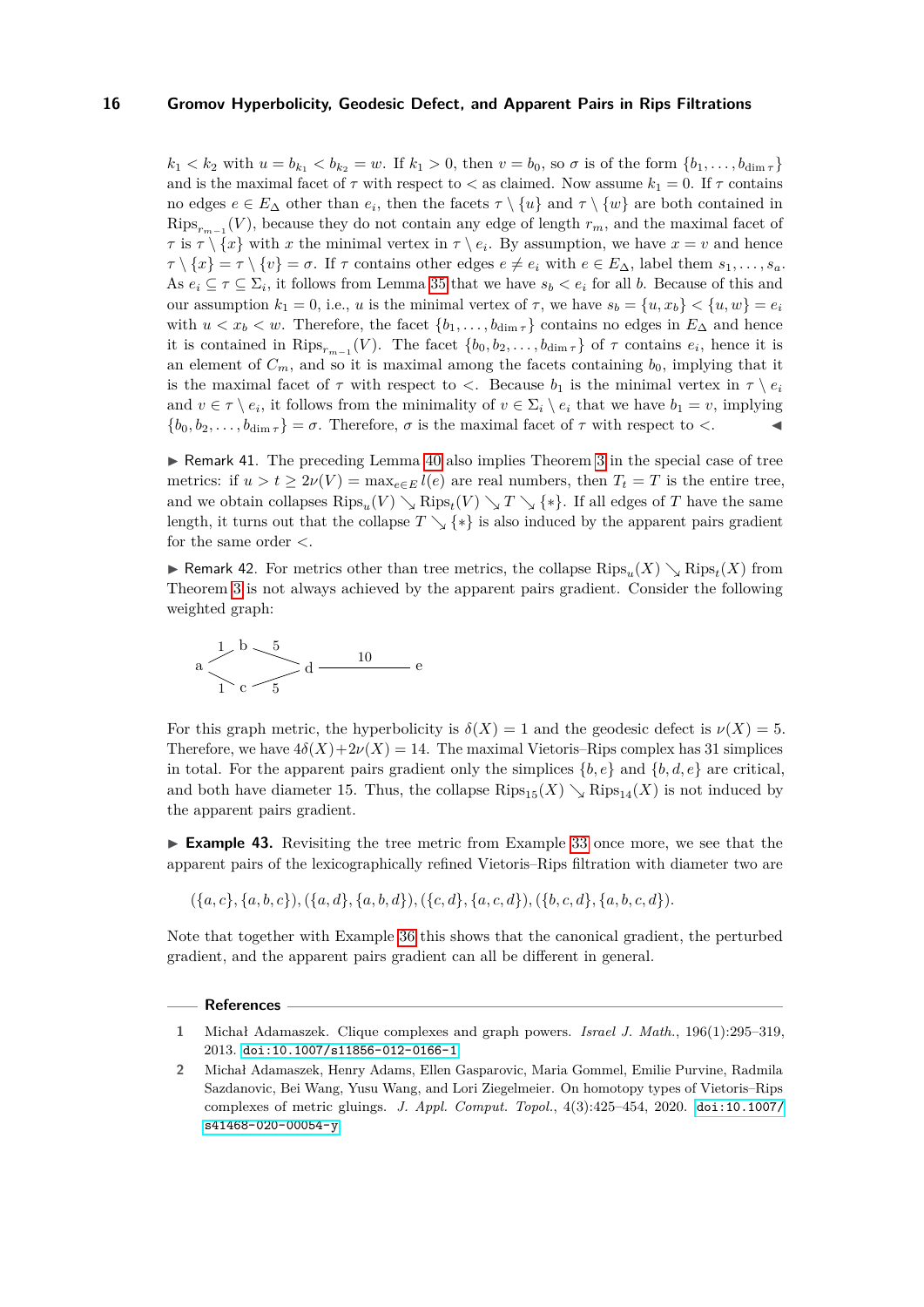- <span id="page-16-6"></span>**3** Dominique Attali, André Lieutier, and David Salinas. Vietoris-Rips complexes also provide topologically correct reconstructions of sampled shapes. *Comput. Geom.*, 46(4):448–465, 2013. [doi:10.1016/j.comgeo.2012.02.009](https://doi.org/10.1016/j.comgeo.2012.02.009).
- <span id="page-16-7"></span>**4** Dominique Attali, André Lieutier, and David Salinas. When convexity helps collapsing complexes. In *35th International Symposium on Computational Geometry*, volume 129 of *LIPIcs. Leibniz Int. Proc. Inform.*, pages Art. No. 11, 15. Schloss Dagstuhl. Leibniz-Zent. Inform., Wadern, 2019. [doi:10.4230/LIPIcs.SoCG.2019.11](https://doi.org/10.4230/LIPIcs.SoCG.2019.11).
- <span id="page-16-19"></span>**5** Jonathan Ariel Barmak and Elias Gabriel Minian. Strong homotopy types, nerves and collapses. *Discrete Comput. Geom.*, 47(2):301–328, 2012. [doi:10.1007/s00454-011-9357-5](https://doi.org/10.1007/s00454-011-9357-5).
- <span id="page-16-5"></span>**6** Ulrich Bauer. Ripser: efficient computation of Vietoris-Rips persistence barcodes. *J. Appl. Comput. Topol.*, 5(3):391–423, 2021. [doi:10.1007/s41468-021-00071-5](https://doi.org/10.1007/s41468-021-00071-5).
- <span id="page-16-9"></span>**7** Ulrich Bauer and Herbert Edelsbrunner. The Morse theory of Čech and Delaunay complexes. *Trans. Amer. Math. Soc.*, 369(5):3741–3762, 2017. [doi:10.1090/tran/6991](https://doi.org/10.1090/tran/6991).
- <span id="page-16-4"></span>**8** Michael Bleher, Lukas Hahn, Juan Angel Patino-Galindo, Mathieu Carriere, Ulrich Bauer, Raul Rabadan, and Andreas Ott. Topology identifies emerging adaptive mutations in SARS-CoV-2. Preprint, 2021. [arXiv:2106.07292](http://arxiv.org/abs/2106.07292).
- <span id="page-16-20"></span>**9** Jean-Daniel Boissonnat and Siddharth Pritam. Edge collapse and persistence of flag complexes. In *36th International Symposium on Computational Geometry*, volume 164 of *LIPIcs. Leibniz Int. Proc. Inform.*, pages Art. No. 19, 15. Schloss Dagstuhl. Leibniz-Zent. Inform., Wadern, 2020. [doi:10.4230/LIPIcs.SoCG.2020.19](https://doi.org/10.4230/LIPIcs.SoCG.2020.19).
- <span id="page-16-1"></span>**10** M. Bonk and O. Schramm. Embeddings of Gromov hyperbolic spaces. In *Selected works of Oded Schramm. Volume 1, 2*, Sel. Works Probab. Stat., pages 243–284. Springer, New York, 2011. With a correction by Bonk. [doi:10.1007/978-1-4419-9675-6\\\_10](https://doi.org/10.1007/978-1-4419-9675-6_10).
- <span id="page-16-15"></span>**11** Dmitri Burago, Yuri Burago, and Sergei Ivanov. *A course in metric geometry*, volume 33 of *Graduate Studies in Mathematics*. American Mathematical Society, Providence, RI, 2001. [doi:10.1090/gsm/033](https://doi.org/10.1090/gsm/033).
- <span id="page-16-3"></span>**12** Joseph Minhow Chan, Gunnar Carlsson, and Raul Rabadan. Topology of viral evolution. *Proceedings of the National Academy of Sciences*, 110(46):18566–18571, 2013. [doi:10.1073/](https://doi.org/10.1073/pnas.1313480110) [pnas.1313480110](https://doi.org/10.1073/pnas.1313480110).
- <span id="page-16-16"></span>**13** Frédéric Chazal, Vin de Silva, and Steve Oudot. Persistence stability for geometric complexes. *Geom. Dedicata*, 173:193–214, 2014. [doi:10.1007/s10711-013-9937-z](https://doi.org/10.1007/s10711-013-9937-z).
- <span id="page-16-14"></span>**14** R. Espínola and M. A. Khamsi. Introduction to hyperconvex spaces. In *Handbook of metric fixed point theory*, pages 391–435. Kluwer Acad. Publ., Dordrecht, 2001. [doi:10.1007/](https://doi.org/10.1007/978-94-017-1748-9_13) [978-94-017-1748-9\\_13](https://doi.org/10.1007/978-94-017-1748-9_13).
- <span id="page-16-2"></span>**15** Steven N. Evans. *Probability and real trees*, volume 1920 of *Lecture Notes in Mathematics*. Springer, Berlin, 2008. Lectures from the 35th Summer School on Probability Theory held in Saint-Flour, July 6–23, 2005. [doi:10.1007/978-3-540-74798-7](https://doi.org/10.1007/978-3-540-74798-7).
- <span id="page-16-8"></span>**16** Robin Forman. Morse theory for cell complexes. *Adv. Math.*, 134(1):90–145, 1998. [doi:](https://doi.org/10.1006/aima.1997.1650) [10.1006/aima.1997.1650](https://doi.org/10.1006/aima.1997.1650).
- <span id="page-16-10"></span>**17** Ragnar Freij. Equivariant discrete Morse theory. *Discrete Math.*, 309(12):3821–3829, 2009. [doi:10.1016/j.disc.2008.10.029](https://doi.org/10.1016/j.disc.2008.10.029).
- <span id="page-16-0"></span>**18** M. Gromov. Hyperbolic groups. In *Essays in group theory*, volume 8 of *Math. Sci. Res. Inst. Publ.*, pages 75–263. Springer, New York, 1987. [doi:10.1007/978-1-4613-9586-7\\\_3](https://doi.org/10.1007/978-1-4613-9586-7_3).
- <span id="page-16-18"></span>**19** Allen Hatcher. *Algebraic topology*. Cambridge University Press, Cambridge, 2002.
- <span id="page-16-11"></span>**20** Patricia Hersh. On optimizing discrete Morse functions. *Adv. in Appl. Math.*, 35(3):294–322, 2005. [doi:10.1016/j.aam.2005.04.001](https://doi.org/10.1016/j.aam.2005.04.001).
- <span id="page-16-17"></span>**21** J. R. Isbell. Six theorems about injective metric spaces. *Comment. Math. Helv.*, 39:65–76, 1964. [doi:10.1007/BF02566944](https://doi.org/10.1007/BF02566944).
- <span id="page-16-12"></span>**22** Jakob Jonsson. *Simplicial complexes of graphs*, volume 1928 of *Lecture Notes in Mathematics*. Springer-Verlag, Berlin, 2008. [doi:10.1007/978-3-540-75859-4](https://doi.org/10.1007/978-3-540-75859-4).
- <span id="page-16-13"></span>**23** Dmitry N. Kozlov. *Organized collapse: an introduction to discrete Morse theory*, volume 207 of *Graduate Studies in Mathematics*. American Mathematical Society, Providence, RI, 2020.